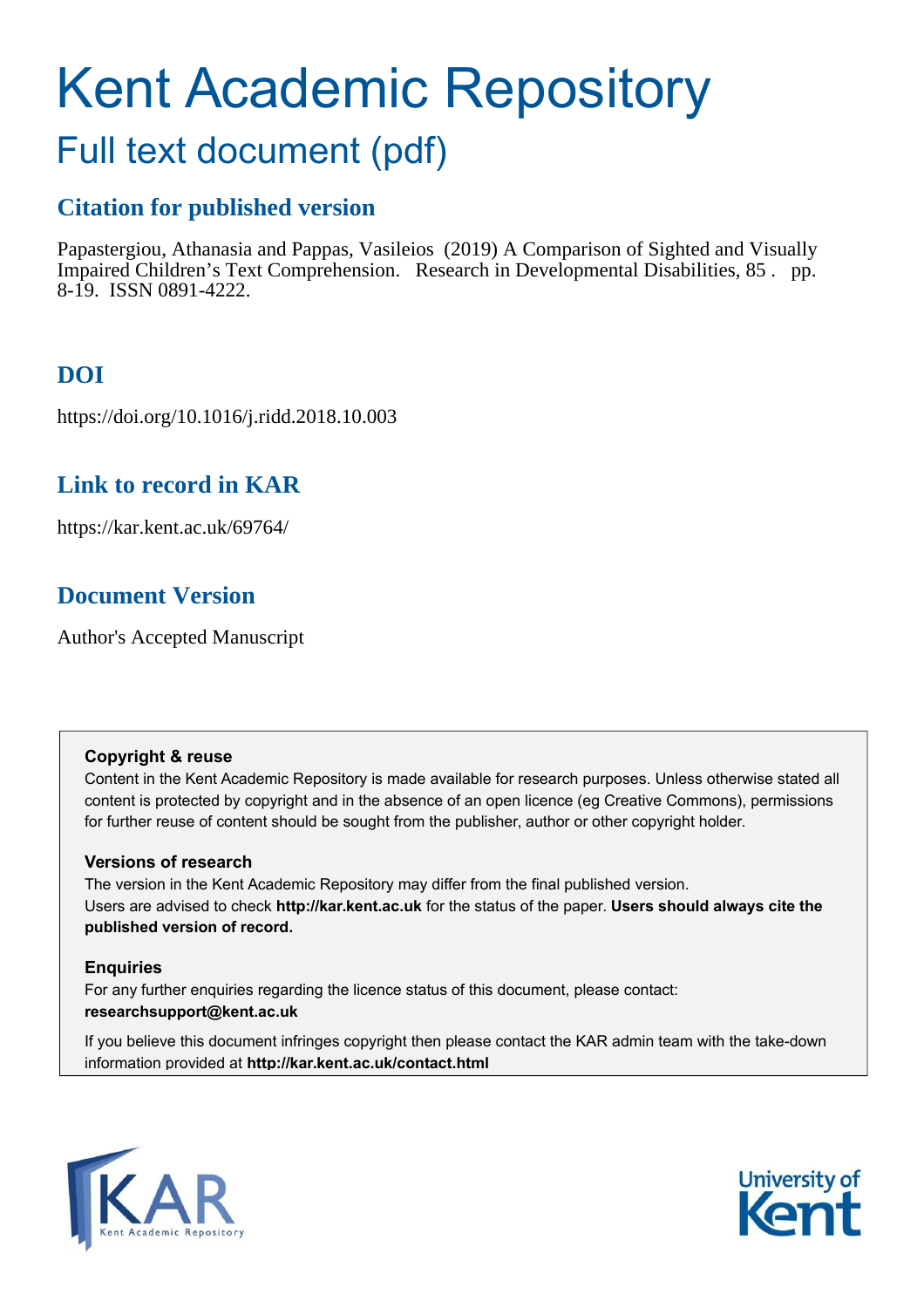## **A Comparison of Sighted and Visually Impaired Children's Text Comprehension Abstract**

**Aim:** Do children with visual impairments outperform their sighted cohorts in reading and auditory comprehension tasks?

**Methods:** We address this question by applying panel regression techniques on a comprehensive sample of 16 children with visual impairments from a Greek special school for students with visual impairments. **Results:** By comparing the reader comprehender profile for both children types, we find that the children with visual impairments perform better than their sighted counterparts. The better performance is supported both unconditionally and conditionally on idiosyncratic characteristics, such as age, text complexity, modality, sex and reading ability. **Conclusion:** Decomposing the reader comprehender profile into a literal, global and local type of questions we find that the results are mainly driven by the superior performance of the children with VI in the literal questions.

Keywords: Braille, Visual Impairment, Inference Making Ability, Reading Comprehension, Listening Comprehension

Word Count: 7997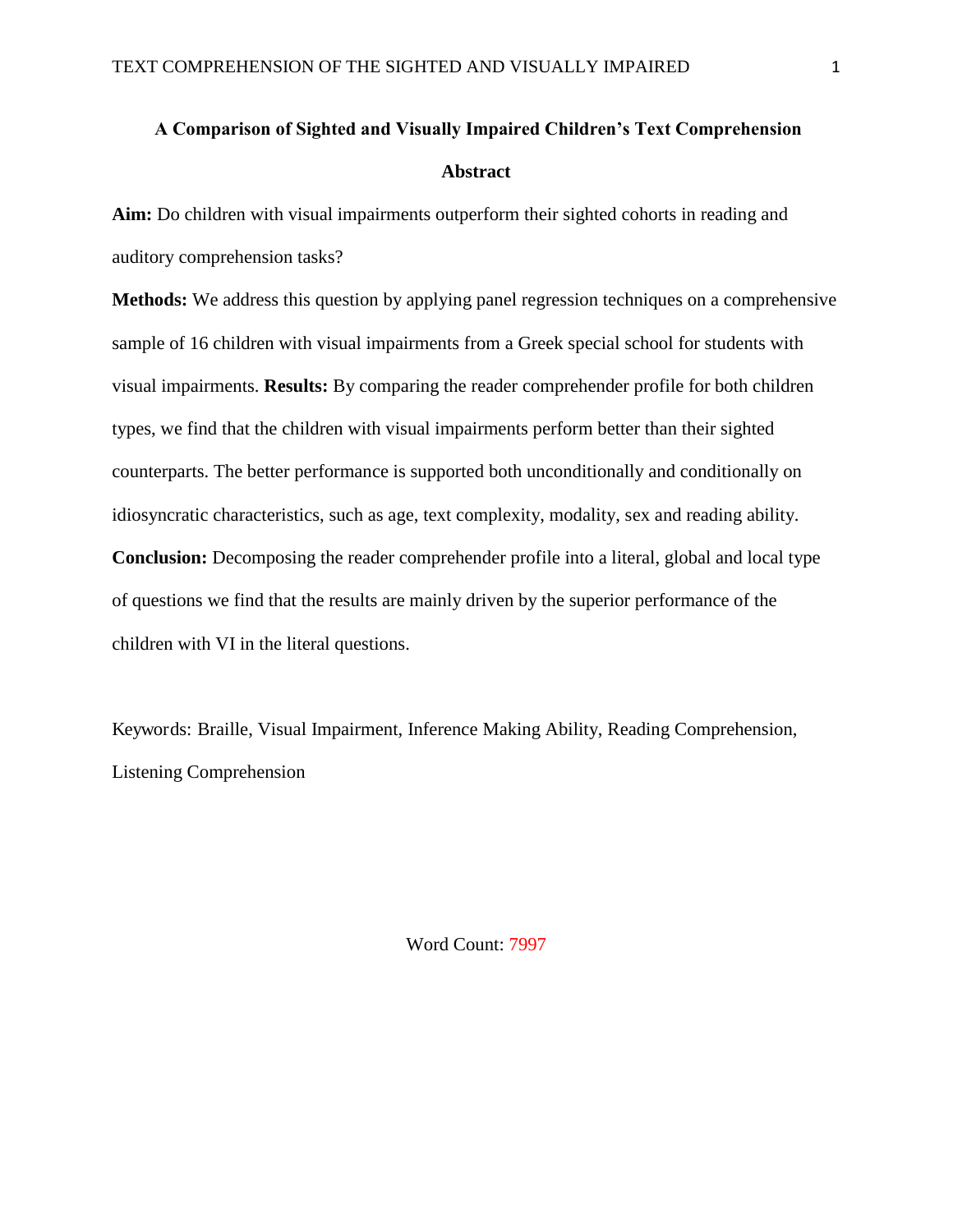#### **What this paper adds?**

There has been a strand of literature that has explored inference making, a core component of skilled comprehension, involved in print reading of sighted participants. However, limited research has been focused on children with visual impairments (VI), who are Braille readers, based on the assumption that they will be parallel to those in sighted children. The following study contributes to the literature by comparing the reading and listening comprehension of Greek children with VI and sighted children by using literal and inferential types of questions. Our analysis builds on random effects panel regression models, panel ordered logit models and bootstrapped t-tests which are novel in this context. Our results show that the children with VI outperform their sighted counterparts in literal questions, while no significant difference is observed for the global and local type of inferential questions. Their advantage is not compromised by the way the information is acquired, i.e., acoustically or tactilely.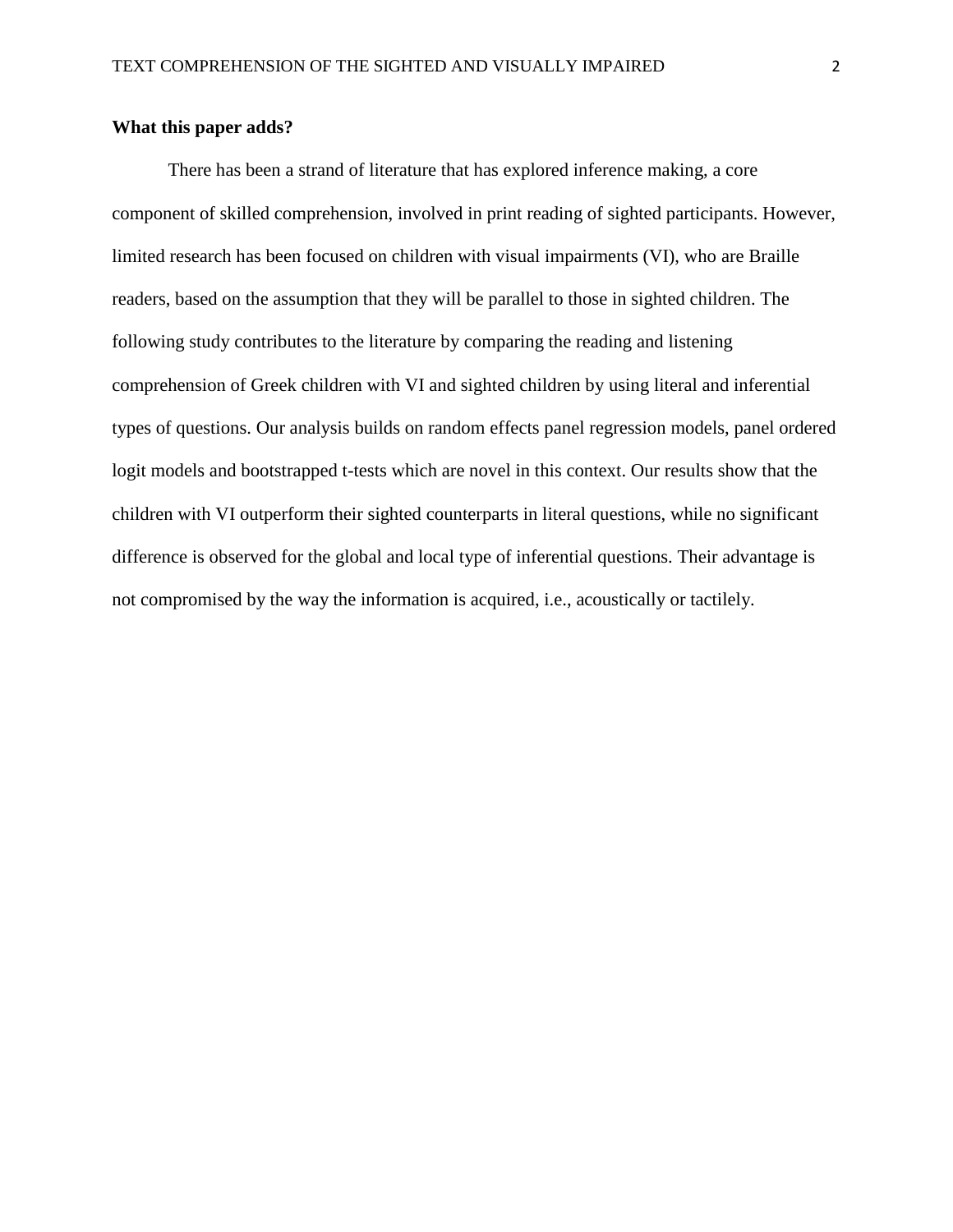#### **1. Introduction**

Numerous studies have explored certain aspects of text comprehension, namely literal and inferential comprehension, in print reading of sighted participants (e.g., Cain, Oakhill, & Bryant, 2004; Protopapas, Sideridis, Mouzaki, & Simos, 2007; Yuill, Oakhill, & Parkin, 1989). Similar research in children with VI, who are Braille readers, is more limited based on the comparable performance assumption (Edmonds & Pring, 2006).

Text comprehension is a multifaceted process that involves understanding information explicitly presented in the text and information that can be inferred from it (Kintsch & Kintsch, 2005). Inference making is a core component of skilled comprehension and is deficient in sighted children with good word reading but poor reading comprehension, namely a poor comprehender profile (Cain & Oakhill, 1999; Kendeou, van den Broek, White, & Lynch, 2009; Oakhill 1984; Oakhill & Cain, 2012; Nation, Clarke, Marshall, & Durand, 2004; Verhoeven & van Leeuwe, 2008). To develop a complete text comprehension it is necessary to attain a complete and coherent text representation in the reader's memory (Thurlow & van den Broek, 1997; Trabasso, Secco, & van den Broek, 1984; van den Broek, 1989), known as a mental model (Johnson-Laird, 1983) or a situation model (Kintsch, 1988). The reader's comprehension of the text material and the relations between this content constitute the reader's mental model. However, construction of this mental model in the reader's memory relies on information not explicitly mentioned in the text material. Consequently, readers are required to fill in missing details by generating local and global coherence inferences. Establishing connections between within-text materials caters for the former, while utilizing information from outside the text is required for the latter (Graesser, Singer, & Trabasso, 1994). Ultimately, both types of inferences are needed for fully understanding a text (Cain & Oakhill, 1999; Long & Chong, 2001).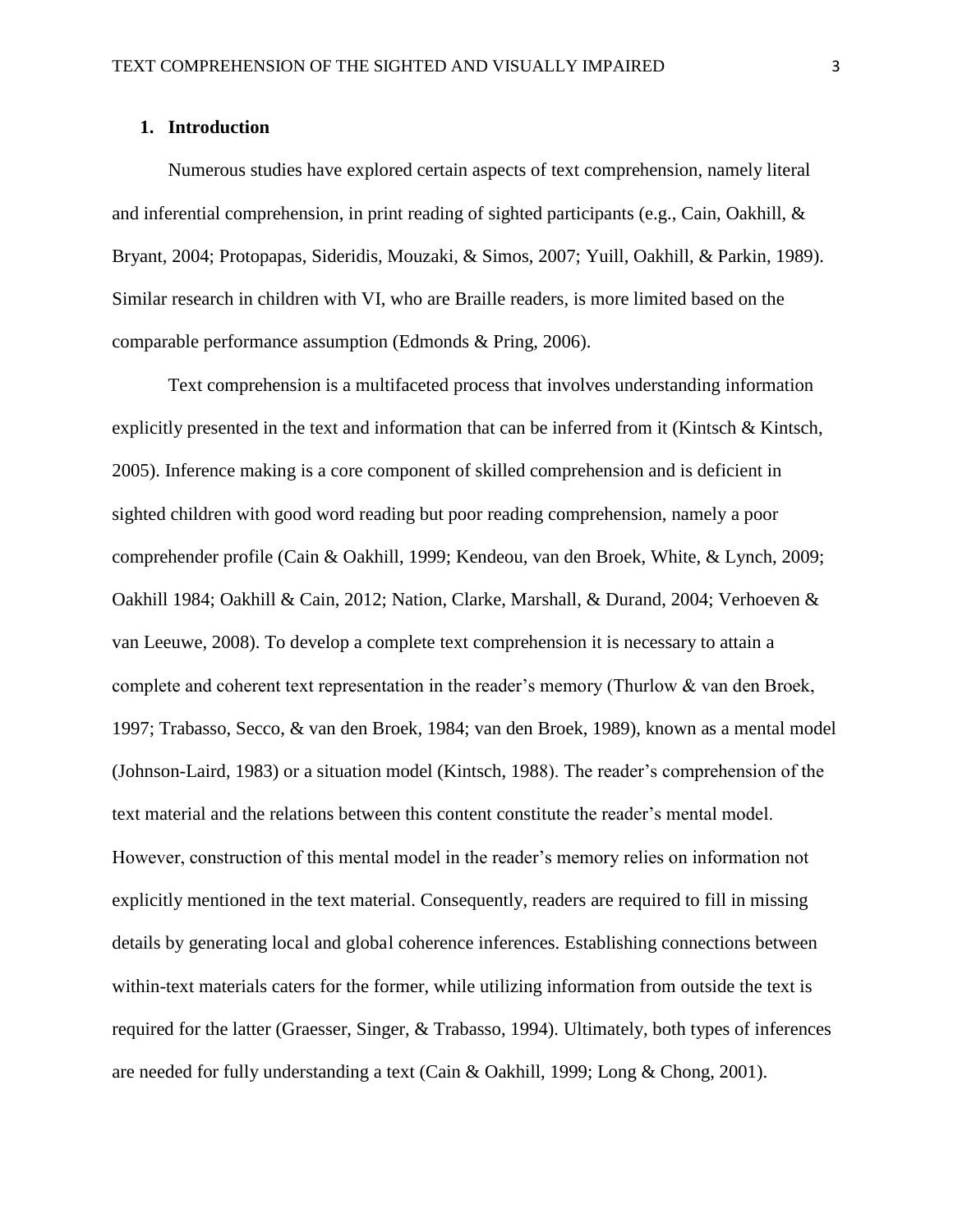Local and global coherence inferences can be stimulated through question asking, elaborating on textual concepts and coherence establishment (Kendeou, van den Broek, White, & Lynch, 2009). Local coherence inferences rely on extracting key information from constructs, such as pronouns and synonyms, then connecting the events together to construct a coherent memory representation (Graesser & Clark, 1985). Insufficient knowledge of word meanings and constructs would result in incoherent memory representation; hence impede complete text comprehension (Perfetti, Yang, & Schmalhofer, 2008). Global coherence inferences depend on the reader's ability to bring external information and knowledge to connect ideas presented in the text (Cain & Oakhill, 1999; 2014).

Skilled sighted adult readers make inferences to connect events or to fill in missing text details (Garnham & Oakhill, 1996; Graesser et al., 1994; van den Broek, 1994). In the case of sighted children, younger children are not as skilled in inference making compared to older children (e.g. Ackerman, 1986; Barnes, Dennis, & Haefele-Kalvaitis, 1996; Casteel, 1993; Casteel & Simpson, 1991; Lynch et al., 2008). Oakhill (1982; 1984) demonstrated the importance of literal and inferential comprehension in children's reading comprehension, showing that better comprehenders are better at inferring information within the text. Based on Cain and Oakhill (1999) and Bowyer-Crane and Snowling (2005) less-skilled comprehenders improved on text-connecting inferences upon reconsultation of the text, however no similar improvement was evident with regards to outside knowledge.

Sighted readers rely on their vision to access written information, while readers with VI, whose vision is absent or partially absent, rely on their tactile sense in order to attain information written in Braille. More specifically, in the Braille tactile writing system each character is arranged in a three by two  $(3 \times 2)$  matrix by a combination of elevated dots. The Greek braille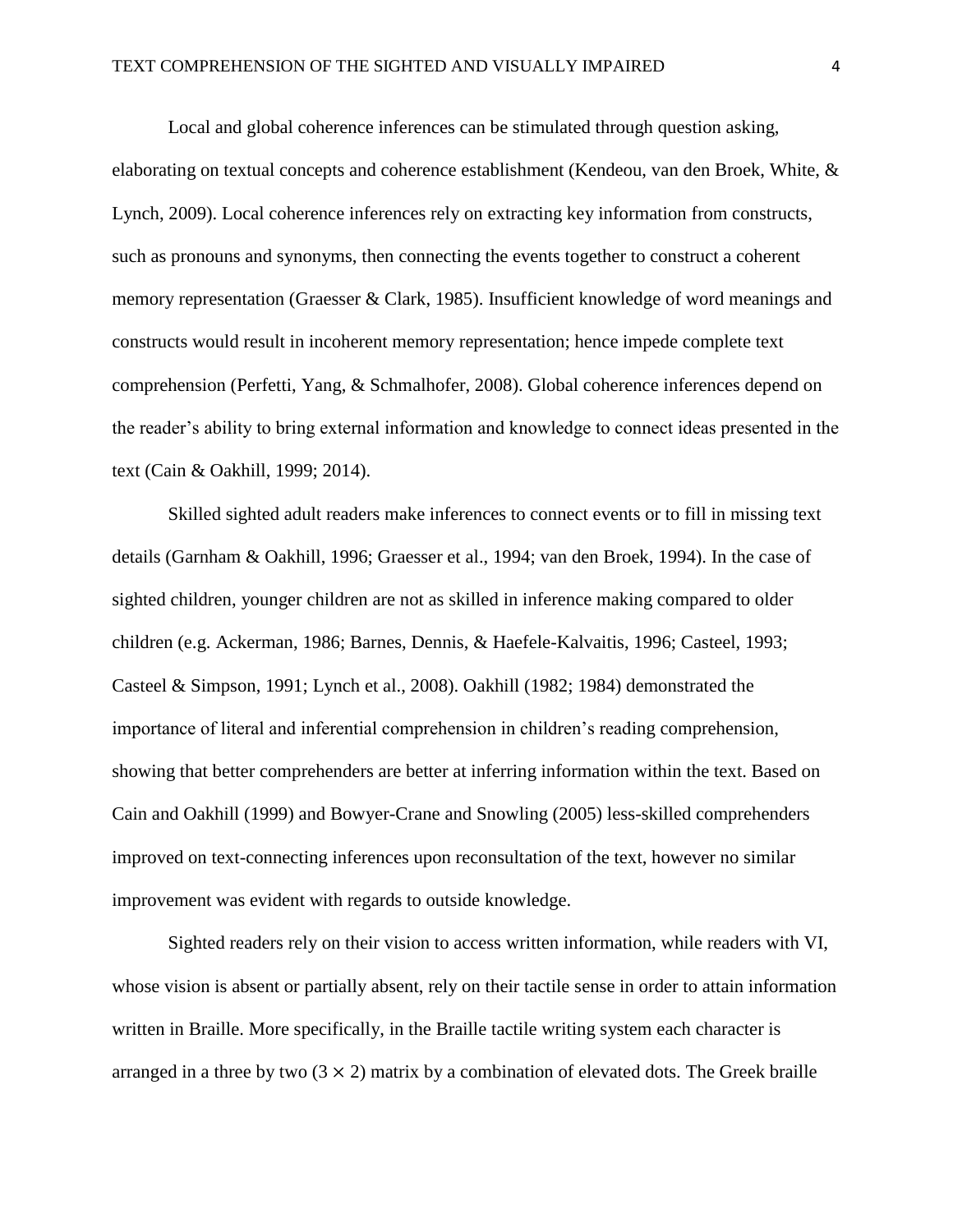code includes 63 characters, seven of which are called diphthongs (i.e., combinations of two vowels) and occur as contractions (Argyropoulos & Papadimitriou, 2017). Characters do not carry accents in the Greek braille code, so the child with VI must know where the word is stressed when reading (Argyropoulos & Martos, 2006; Argyropoulos & Papadimitriou, 2015; Papadimitriou & Argyropoulos, 2017).

Comprehension performance has also been studied under different presentation modalities, namely reading and listening. When reading or listening to a text, meanings of words are retrieved and grouped into meaningful grammatical units and higher-level language skills such as comprehension monitoring and inference making are engaged to construct a unified and coherent mental model (Kendeou et al. 2014; Oakhill & Cain, 2012; Perfetti, Stafura, & Adlof, 2013). Listening comprehension has been considered to be essential for the acquisition of reading comprehension (Sticht & James, 1984) and has been part of theoretical models and assessments of reading (Hoover & Gough, 1990). Listening and reading comprehension are highly interrelated (Sticht, Beck, Hauke, Kleinman, & James, 1974) and change as a function of age (Curtis, 1980) with listening comprehension ability being higher than reading comprehension ability up to Grade 7 (Diakidoy et al., 2005); the opposite evidenced in adulthood (Sticht & James, 1984).

On the one hand, it has been observed that there is no performance difference with regards to reading or listening to a text per se, irrespective of comprehension skill (Cain, Oakhill, Barnes, & Bryant, 2001; Nation & Snowling, 1997; Stothard & Hulme, 1992). On the other hand, Miller and Smith (1990) noted that good readers performed better whilst reading, average readers showed an advantage for listening over reading, and poor readers performed similarly in both presentation modalities.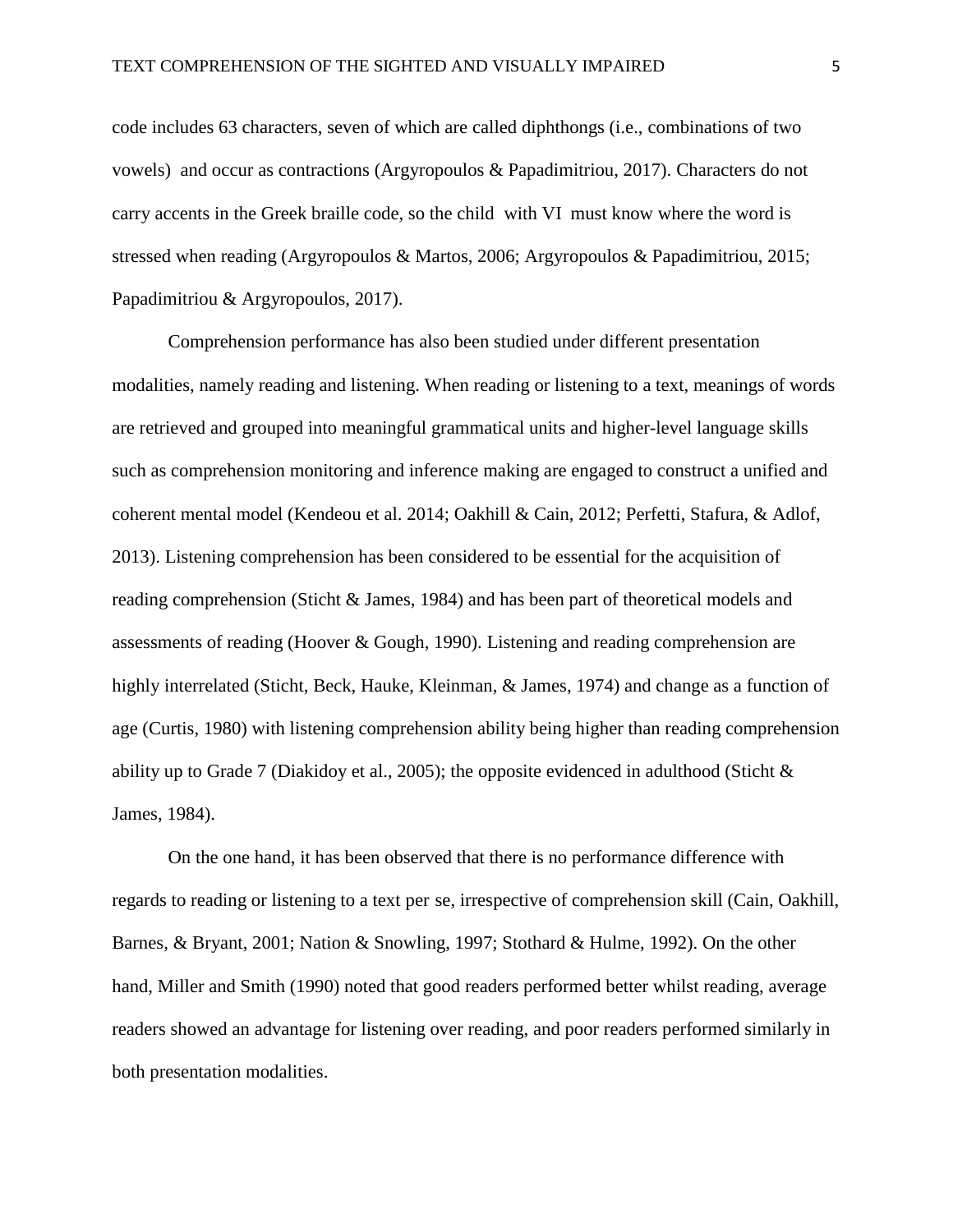Edmonds and Pring (2006) compared the reading comprehension of children with VI and sighted children in producing inferences, while listening and reading aloud stories. They controlled for reading comprehension skill and matched children according to word reading and general reading skills. The results indicated that the advanced comprehenders were more successful in generating inferences compared to less advantaged comprehenders, supporting well established research findings with sighted participants (Cain & Oakhill, 1999; Oakhill, 1984; Yuill & Oakhill, 1991). With regards to modality, the sighted and children with VI were comparable on the reading task, but differed on the listening comprehension task. Specifically, in the listening comprehension test, the children with VI showed better performance in the literal questions compared to the inference generation ones.

Based on the above findings, we believe that it is a more complete approach to study reading and listening comprehension at the same time point and using the same materials during both modalities so a comparison can be feasible. As Edmonds and Pring (2006) noted, they could not directly compare the reading and listening modalities due to the use of different materials in the two phases of their study which were designed at different time points. Furthermore, the materials were not designed specifically to assess literal and inferential skills.

The present paper aims to contribute to the literature by investigating whether differences in the comprehender profile exist between Greek children with VI and sighted children. For this purpose, we use regression techniques to compare inference comprehension skills across the two types of children and assess their determinants. To enhance our understanding of modality effects on comprehension, we compare performance differentials pertaining to written and aural presentation of the tasks.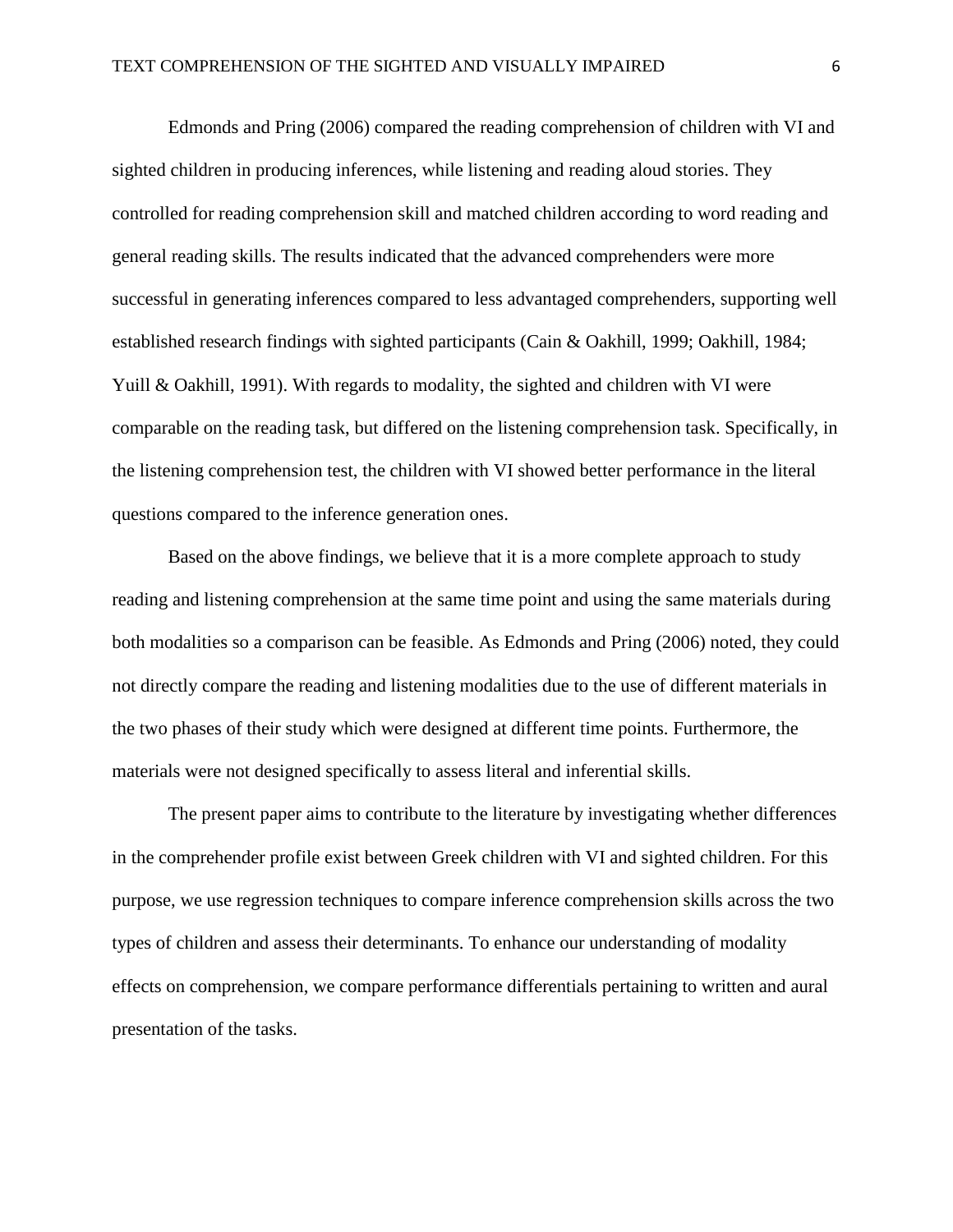Our paper contributes to the literature in two ways. First, we use a non-parametric bootstrap augmented technique to unconditionally test differences in the inference generating process of the two types of children. Second, we use regression techniques to control for key characteristics such as age, sex, decoding skills and modality.

Based on the findings of Edmonds and Pring (2006) we expected that children with VI will show an advantage for literal questions under auditory information and that children with VI and sighted children will be comparable in their ability to generate inferences.

#### **2. Methods**

#### **2.1 Participants**

 $\overline{a}$ 

Our initial sample comprised of 43 children, 16 children with VI  $^1$  and 27 sighted, attending two Greek public schools. All children with VI in our sample had visual acuities of less than  $20/200$  (=0.1) in the better eye with the best glass correction; hence classified as legally blind. An individual that is just-classified as legally blind is considered to be with severe visual impairment according to the World Health Organisation (WHO), whereas a blind individual is someone with visual acuities below  $20/1000$  (=0.02). The schools for both the children with VI and the sighted children follow the regular curricula; the only difference being that the children with VI use the Braille tactile system as their medium. All participants were native speakers of the Greek language without any behavioral, emotional or mental impairment. The study was approved by the Psychology Department Ethics Committee of Lancaster University. Written consent was obtained from the head teachers of the respective schools before the recruitment. Additionally, oral assent was obtained from each child before each task. The data were treated

<sup>&</sup>lt;sup>1</sup> Eight children were congenitally blind and eight were early blind.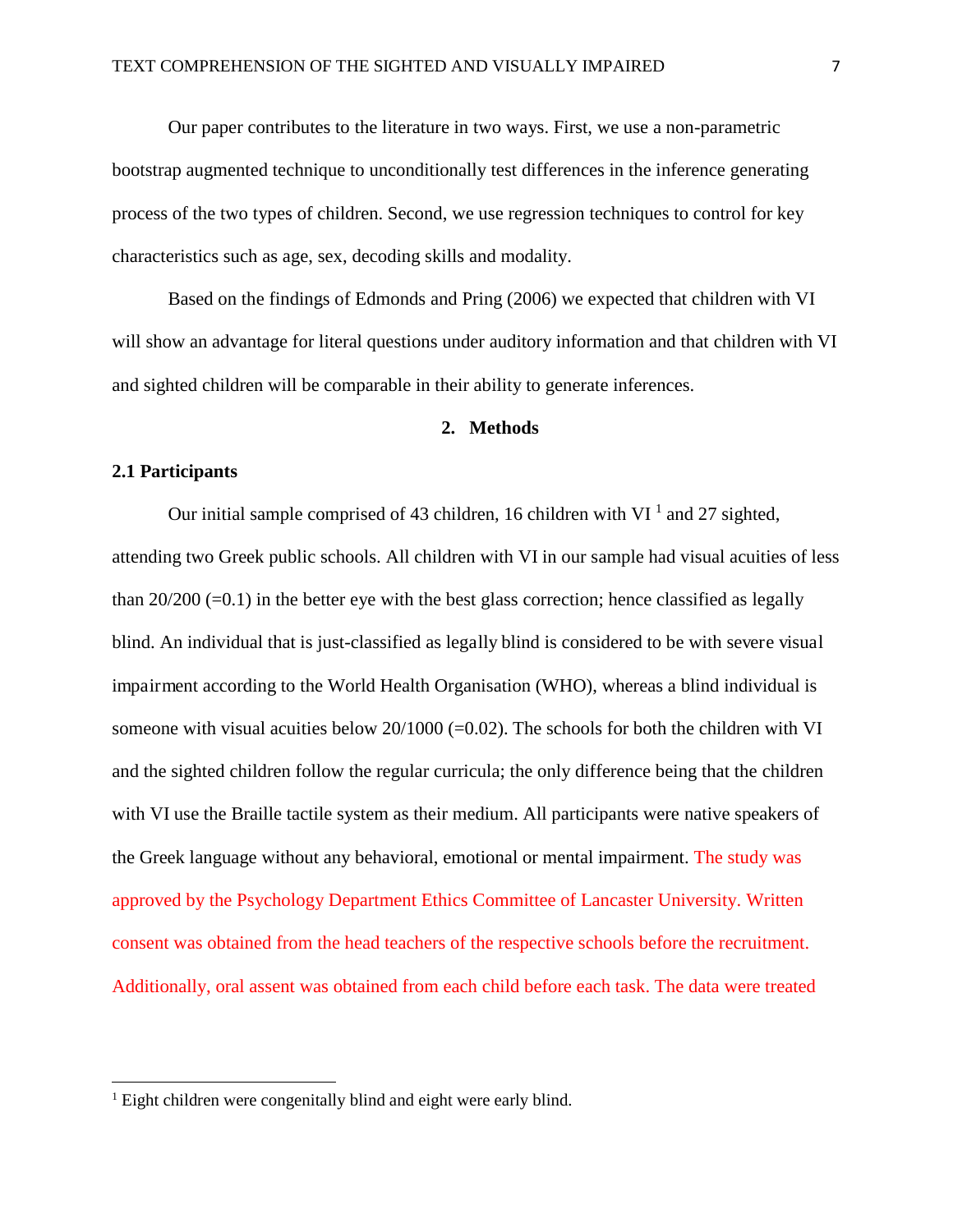confidentially and all children were assigned an anonymization code that was used on their response sheets and coded on the data files.

Table 1 presents key descriptive statistics for the participants. Compared to the sighted participants attending Grades 1-6, the children with VI were about three years older.<sup>2</sup> In line with relevant literature, this occurred because in general children with VI show a developmental delay in their reading ability compared to sighted children (Dodd & Conn, 2000; Nolan & Kederis, 1969), which is in part related to the lengthy medical treatments that they undertake for their VI. In terms of decoding skills, the children with VI were about nine percentage points better at decoding nonwords, while the two groups were of similar decoding performance in real words. Males seem to be slightly underrepresented at about 37% of the sample.

[Insert Table 1 here]

#### **2.2 Materials**

l

#### **2.2.1 Group Selection**

All participants were assessed in their reading decoding skills using Exercises 1 (nonwords) and 2 (real words) of the Test-A (Padeliadu & Antoniou, 2008). For the children with VI the reading assessments were printed onto A4 sized papers in Braille. Exercises 1 and 2 contained 24 and 53 isolated nonwords and real words respectively, which were arranged in single columns on separate A4 papers. For the sighted children, the same words were used and presented in a similar, yet non-Braille way. The length of the nonwords ranged between two to

 $2$  We opt to compare sighted and children with VI on the basis of an elementary school's curriculum; thus, limit any heterogeneity from mixing with sighted participants of the next tier of school, i.e., a junior high school.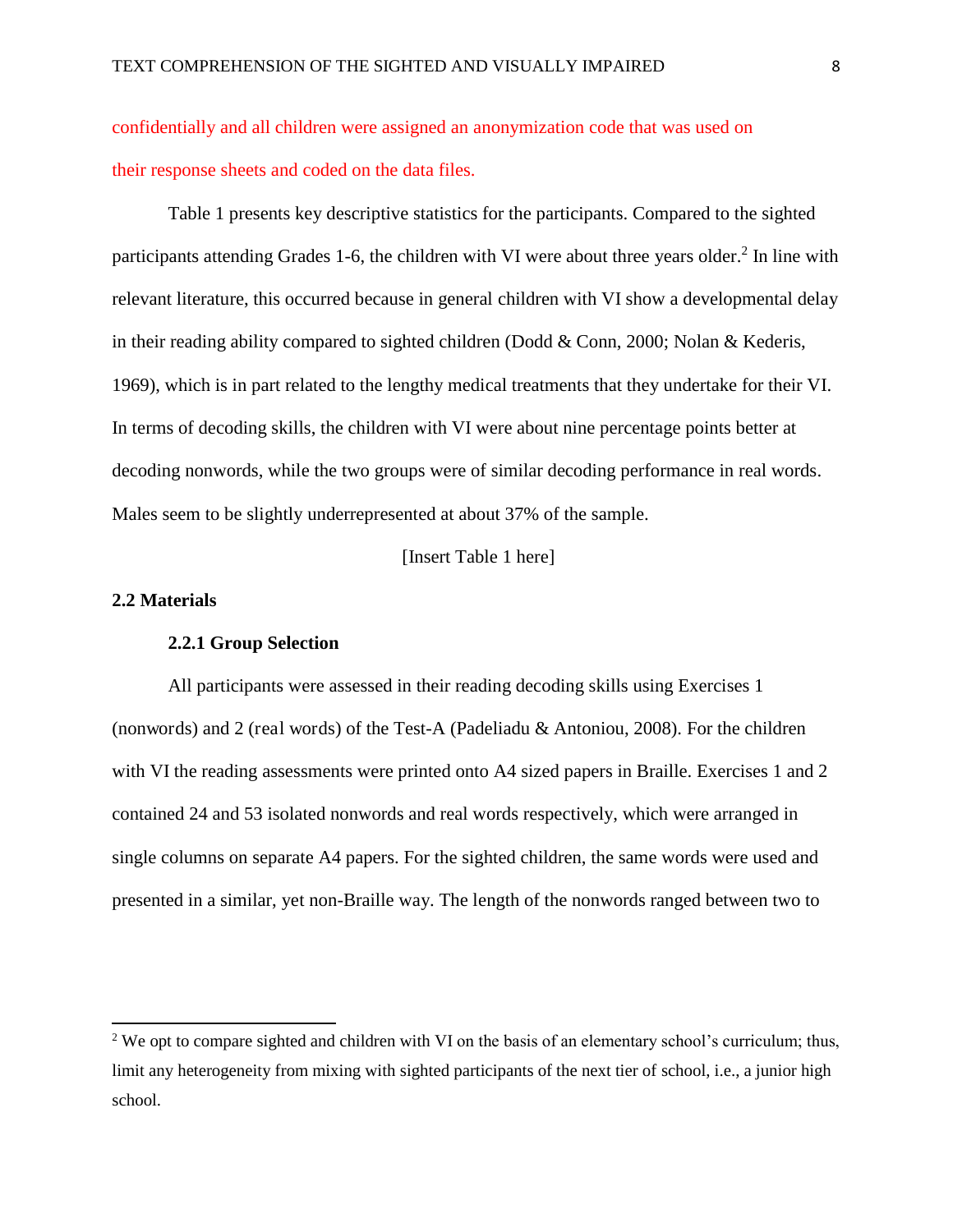six syllables forming possible words in Greek. For the real words, the length was between two to eight syllables. All the words were presented in ascending difficulty.

The participant read aloud the items one by one. For each item, a binary response coding took the value zero (0) if the pronunciation was inappropriate and/or the use of lexical stress was inaccurate. A value of one (1) denoted that the participant had pronounced the word accurately and with a correct use of stress. The participant had three seconds to read each item before the item could be skipped. Administration of the task was discontinued when the participant made mistakes on five consecutive items.

#### **2.2.2 Comprehension stories**

Reading and auditory comprehension were assessed with a total of 7 stories, written in a suitable vocabulary for this age group. An example story is shown in Figure 1.

#### [Insert Figure 1 here]

The stories were divided into two lists; one list was read by the participants to assess reading comprehension, and another was read out to them by the researcher to assess listening comprehension. Each list consisted of three stories: List 1 included stories 1, 3, and 4; List 2 included stories 2, 5, and 7. A random selection of half of the participants in each group read the first list of stories and listened to the second list and the other half read the second list and presented the first one in an auditory modality. Six of the stories were used in Currie and Cain (2015) and one was adapted from Bishop and Adams (1992) as well as Cain, Oakhill, and Bryant (2004). The stories were forward- and back-translated in Greek by a Greek-English bilingual speaker and edited by a Greek primary school teacher and a Greek philologist. The average length of the stories was 156 words (range:  $132 - 188$ ).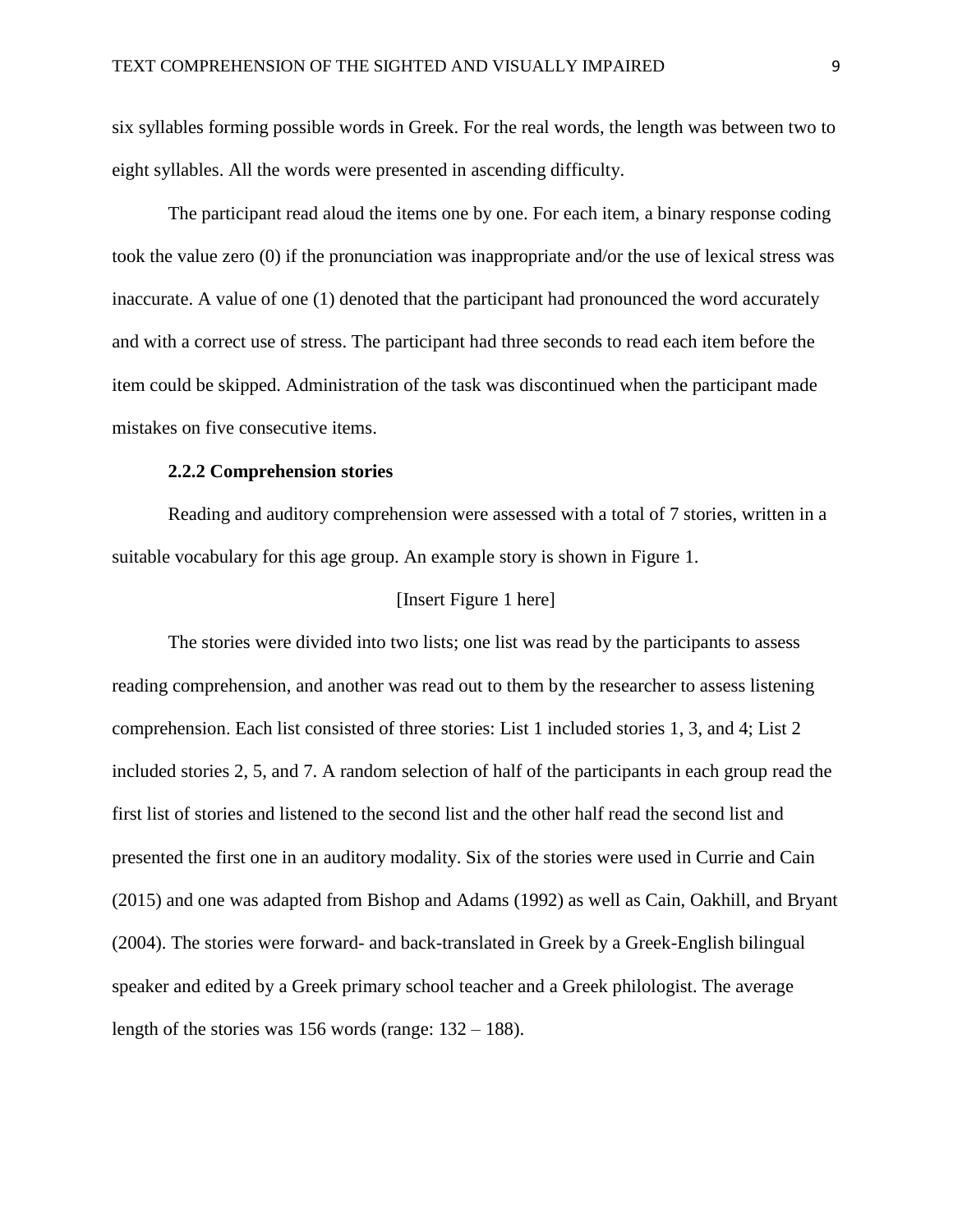Each text included three types of 12 questions; four literal information questions, four local cohesion questions and four global coherence questions. Examples of these questions can be seen in Figure 1. Answers with literal information, explicitly stated in the story, were required for the four literal content questions. The four local cohesion questions needed connections to be established between different sentences, within the context. General knowledge had to be connected with information stated explicitly in the text to answer the remaining four global coherence questions. The stories were printed onto separate A4 sheets in Braille for the children with VI and in text for the sighted children, using a normal size type font (Arial 12 pt.).

#### **2.2.3 Procedure**

The procedure was similar to Edmonds and Pring (2006). The children were tested individually in a quiet room setting, in one session that lasted 40 minutes on average for each child. The experimenter informed the children that they would be asked questions after each story and they would not be able to consult the text when answering. After reading aloud the nonword decoding task and the real word decoding task the children were administered three stories, one by one, to read out loud. Following each story, the texts were removed from the children, without the option of having the text present, and the children were asked by the researcher 12 questions about the story. The questions maintained the order in which the information occurred in the text and were not randomised. Children were given 10 sec to answer and if they did not answer, the experimenter repeated the question and another 10 sec were provided. The experimenter had a response sheet for each story, on which each participant's responses were noted. If a response was not given in this time the experimenter continued to the next question. In general, the children with VI were slower in reading the text aloud, due to their tactile reading modality, compared to their sighted counterparts, replicating previous research findings (e.g., Wetzel &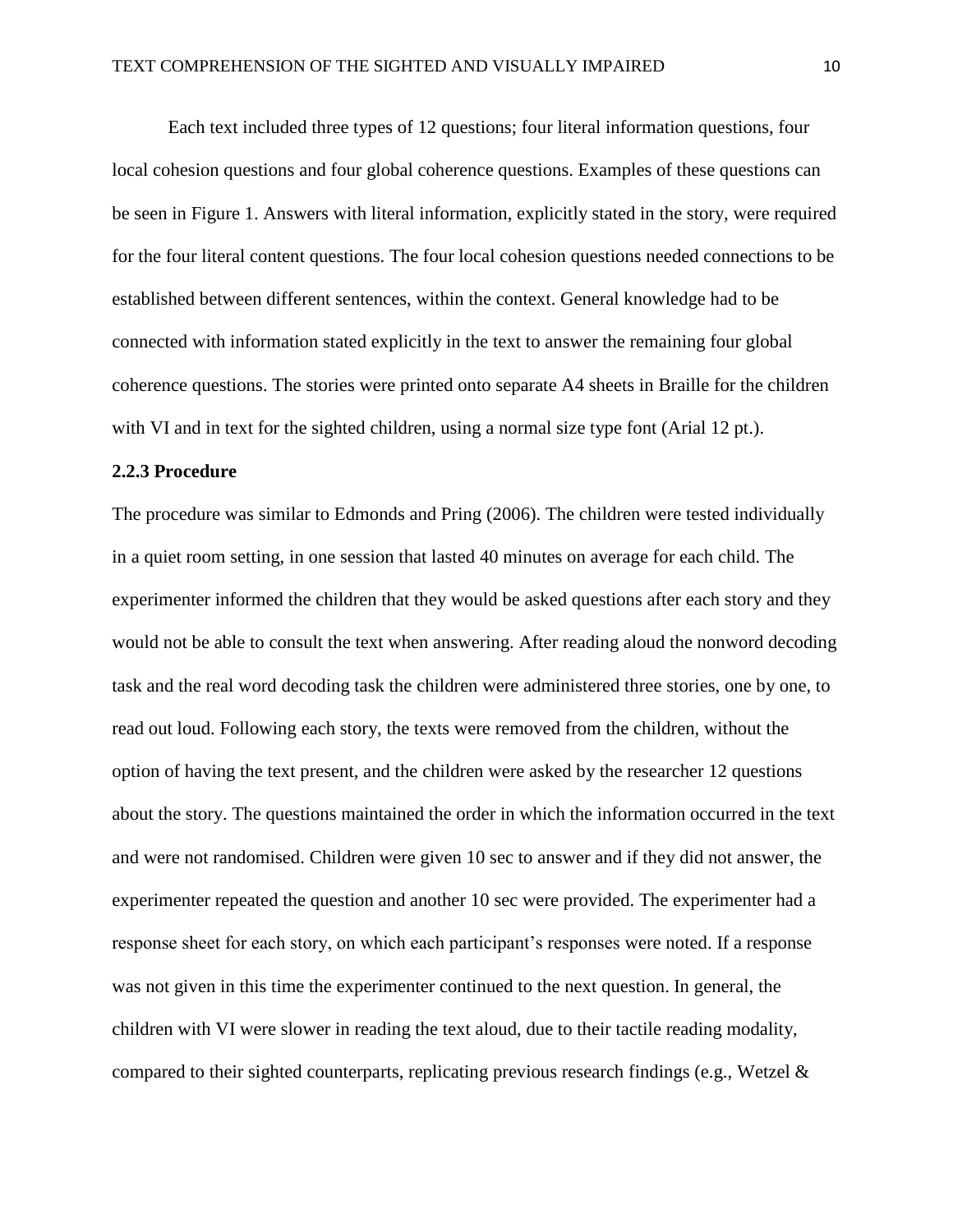Knowlton, 2000). Following the reading aloud by the children, the experimenter informed them that three stories would be presented aloud, with questions being asked after each one about what happened in the story. This order of firstly reading aloud and then presenting the text aurally replicated the order followed by Edmonds and Pring (2006); however, during the same session for our study. After the end of the session the researcher thanked the child for their participation. All children participated enthusiastically.

#### **2.2.4 Measures of text readability**

To compute the readability scores of each text we used the Flesch Reading Ease Score (Flesch, 1948) adapted to the Greek language by Gagatsis  $(1985)$ .<sup>3</sup> Recent studies stated that the Flesch Reading Ease measure (Flesch, 1948) is in general the most appropriate to use (Barbic et al., 2015; Didegah & Thelwall, 2013; Zhou, Green, & Jeong, 2016). The Flesch index was also considered suitable due to its compatibility with Greek texts. The original formula is the following:

#### Flesch Reading Ease Score

 $\overline{a}$ 

 $= 206.835 - (1.015$ 

- $\times$  total word number/total sentence number) (84.6)
- $\times$  total syllable number/total word number)

Gagatsis (1985) stated that since the Greek words are longer on average compared to English and French, the coefficient 84.6 of the average word syllables should be replaced with 59.

<sup>&</sup>lt;sup>3</sup> We have also considered the Gunning-Fog index (Gunning, 1968) and the LIX index (Anderson, 1983; Bjornsson, 1968). However, there was a good correspondence across measures, especially the LIX index which measures readability across several languages, such as Swedish, French, English, German and Greek (Lewis, Parker, Pound, & Sutcliffe, 1986).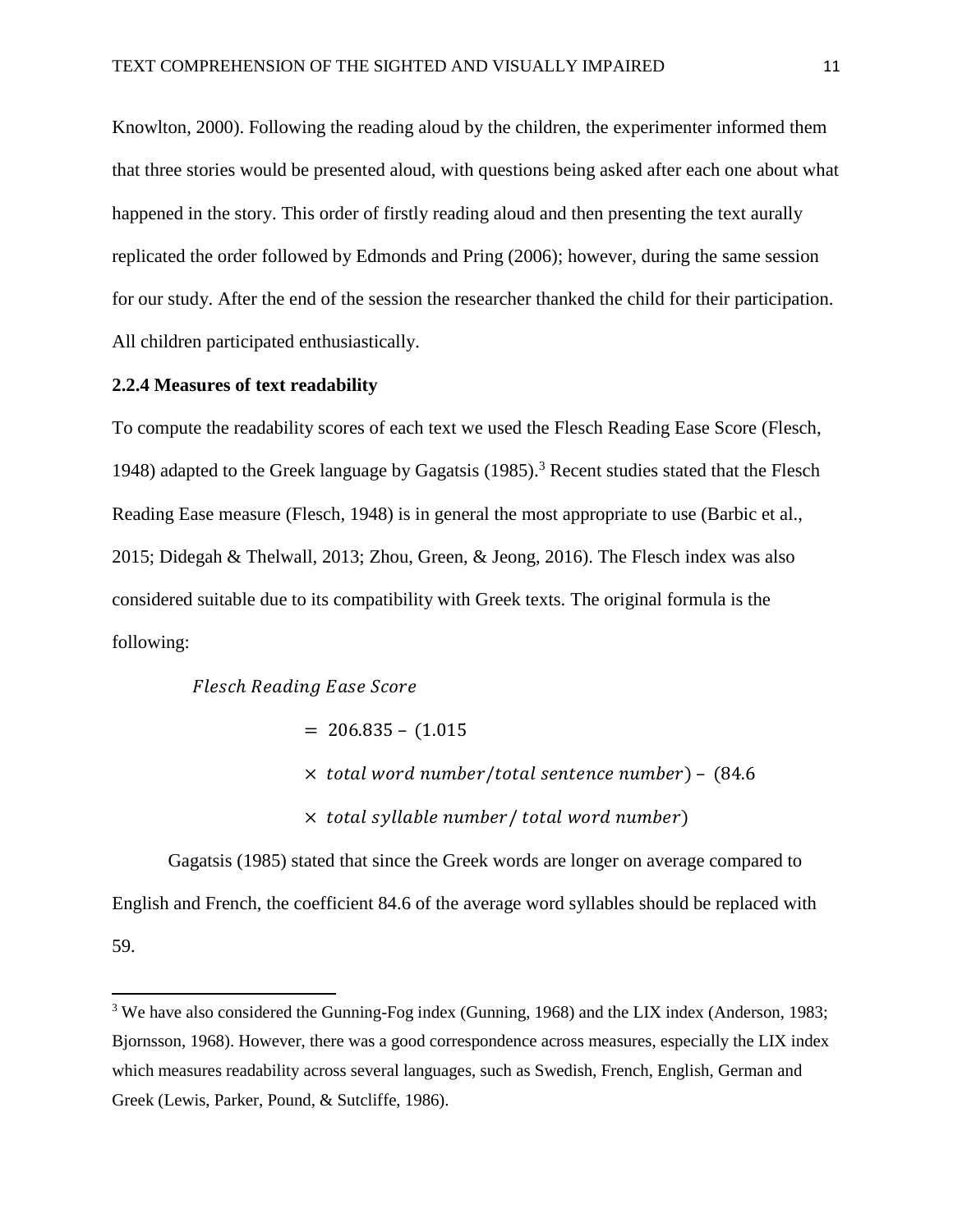Greek Flesch Reading Ease Score

 $= 206.835 - (1.015 \times total word number/total sentence number) - (59$ 

 $\times$  total syllable number/total word number)

The scores range from 0-100, where 100 is very easy and 0 very hard.<sup>4</sup>

We report descriptive statistics of the Flesch Reading Ease Scores of each text in Table 2.

[Insert Table 2 here]

#### **2.2.5 Econometric Analysis**

 $\overline{a}$ 

We assume a panel model for the reading comprehension with random effects. The model may be expressed as:

$$
y_{it} = a + \beta' \mathbf{X}_{it} + v_{it}
$$

$$
v_{it} = u_i + \varepsilon_{it}
$$

where  $X_{it}$  is an  $N \times T$  matrix of explanatory variables,  $v_{it}$  is the composite error term that includes a random individual effect  $(u_i)$  and the usual regression random error  $(\varepsilon_{it})$ . Assumptions for the regression random error are of course well known. The properties of the random effects model are, however, appropriate in our setting due to the random individual effect  $(u_i)$  that allows only for correlation on the same participant  $(i)$  across different points in time( $t$ ) (i.e., tests), which is after all a realistic assumption. In a sense, the existence of a random individual effect ascertains that the scores of a participant  $(i)$  are not independent for observed or latent reasons. In a correctly specified model, the included explanatory variables should reduce the explanatory power of the  $(u_i)$  component, hence  $corr(u_i, X_{it}) = 0$ . In such conditions, the

<sup>&</sup>lt;sup>4</sup> The Greek adaptation of the Flesch Reading Ease Scale by Eustathiadis et al. (2002) classifies texts as "very easy" (100-90), "easy" (90-80), "moderately easy" (80-70), "medium" (70-60), "moderately hard" (60-50), "hard" (50-30) and "very hard" (30-0).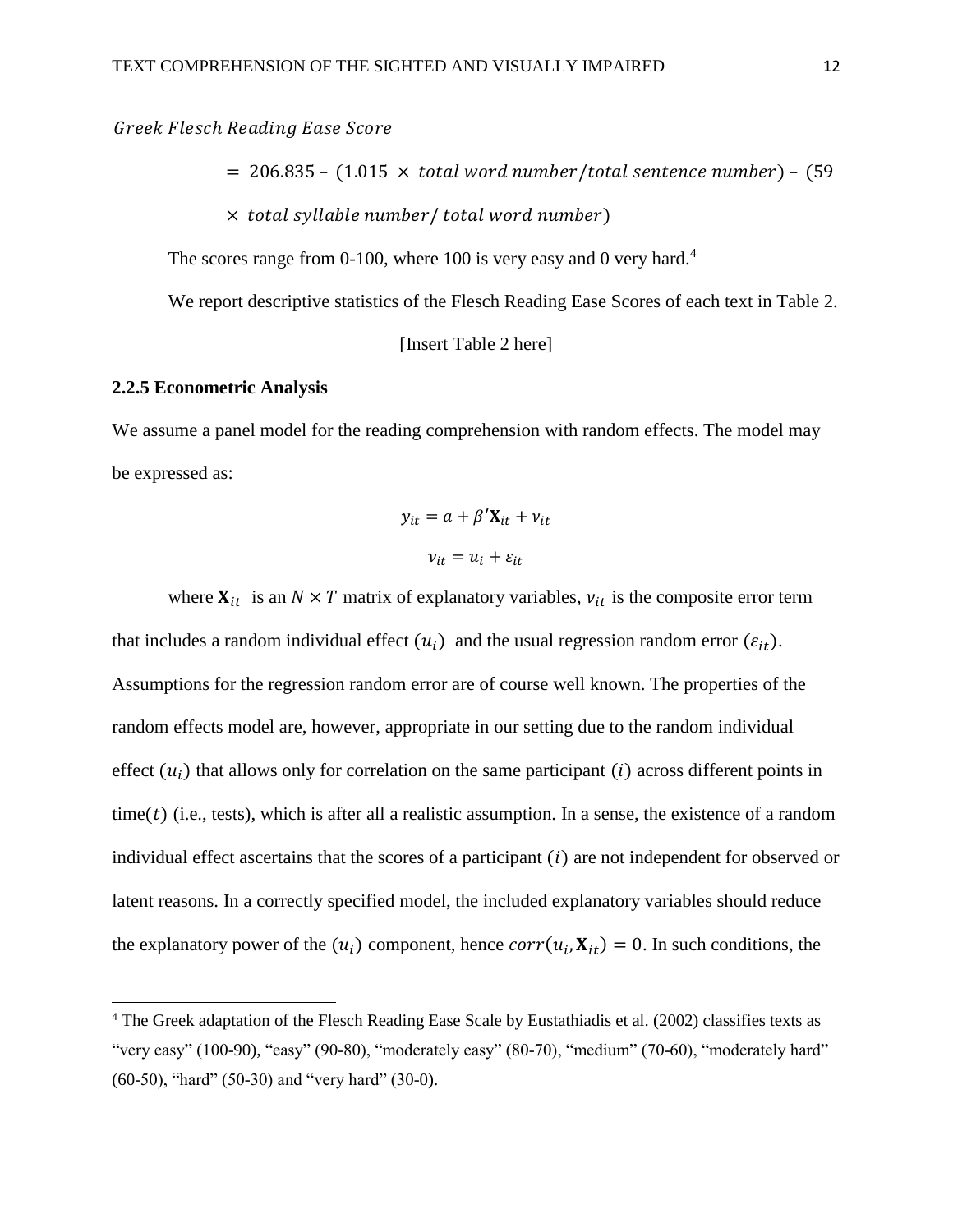random effects estimator would be consistent and efficient.<sup>5</sup> A Hausman (1978) test can be used to assess the suitability of the random effects estimator, and therefore the appropriateness of the  $corr(u_i, \mathbf{X}_{it}) = 0$  assumption.

#### **3. Results**

Small sample sizes are typical in visual impairment studies that might however induce certain biases. To overcome this difficulty and allow for potential differences in higher dimensions (e.g., skewness) between participants with VI and sighted ones to reveal themselves, we use the following bootstrapping method. We re-sample with replacement from the pools of sighted and participants with VI at the same proportion as in the original sample (i.e., 162/96). For our bootstrapping exercise we have used 60,000 replications. For further details on bootstrapping we direct you to Efron and Tibshirani (1993) who provide a detailed description of the technique.

Table 3 summarizes the performance of sighted and children with VI for the literal, global and local type of questions respectively under read and listen modalities. All of the participants were assessed on a set of six tests. Each of the three question sections comprised four sub-questions where a participant's answer can be either true or false. Hence the score for each of the question sections is in the 0-4 interval.

Inspection of Table 3 results suggests that the children with VI significantly outperform the sighted participants in the literal and local type of questions under the read modality only,  $t(127) = 4.144$ ,  $p < .001$  and  $t(127) = 1.878$ ,  $p = .064$ . There is no significant difference in the global type of questions under read  $t(127) = 0.385$ ,  $p = .701$  or listen modalities  $t(125) =$ 

l

<sup>&</sup>lt;sup>5</sup> Strictly speaking in large samples the random effects and the fixed effects estimators are both consistent under the  $corr(u_i, X_{it}) = 0$  assumption, however the random effects is efficient.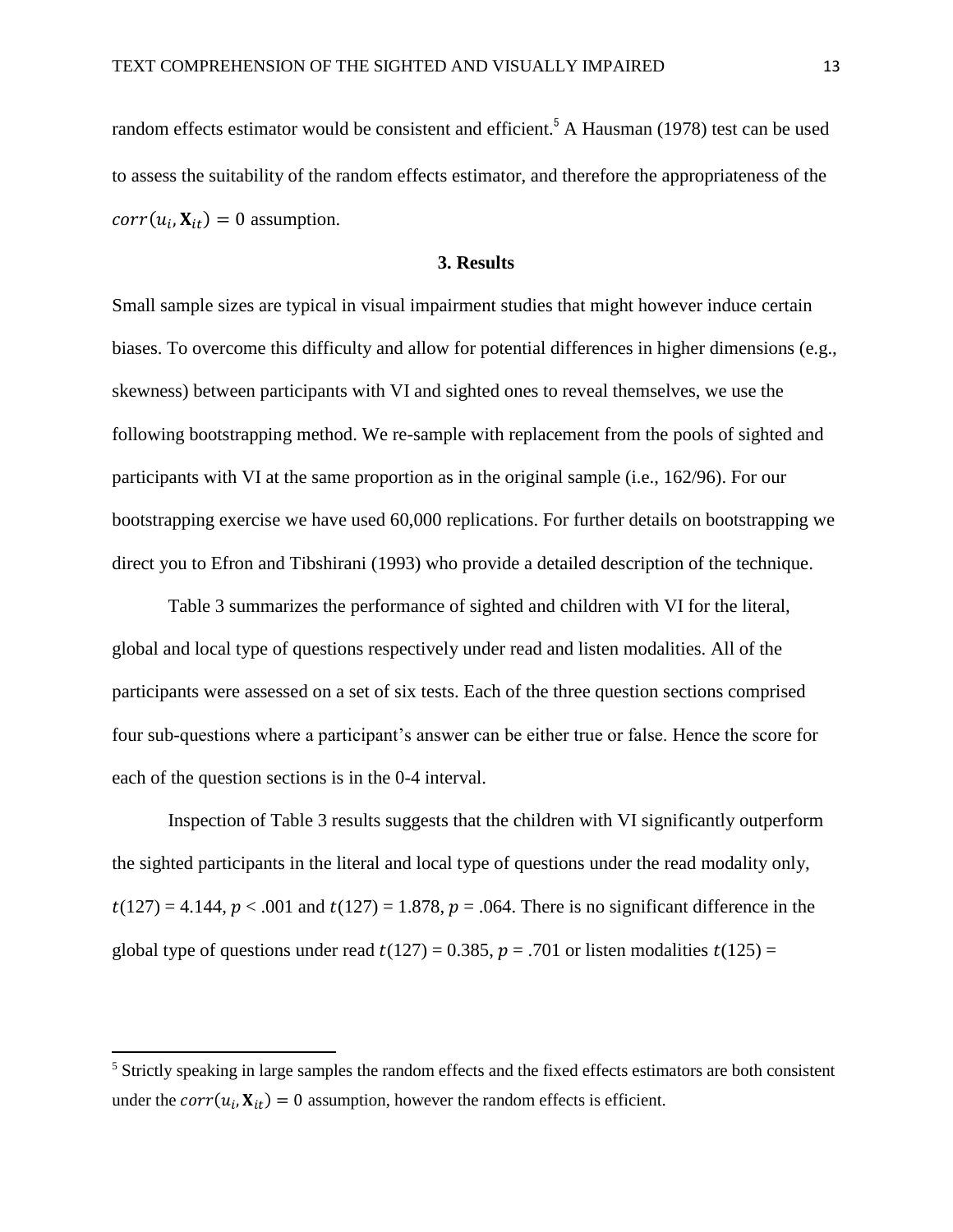1.053,  $p = 0.295$ . The bootstrapped version of the t-test is based on Desagné, Castilloux, and Angers (1997), which has also been used in Colleagues and Author (2014) among others.

#### [Insert Table 3 here]

In our study, we measure knowledge and skill using real words and pseudo words. Nevertheless, the fact that either of these measures are not perfectly correlated means that one cannot be used as a substitute to the other. $6$  In other words, using an age-matched sample analysis would imply that all skill and knowledge variation has been captured, which is not the case. Our analysis controls for age, skill and knowledge differences at the same time through the regression framework.

Table 4 presents the regression results for the reading comprehension measures. Columns I-IV present the results for the literal type of questions, while the global and local types are presented in columns V-IX and IX-XII respectively. Columns XIII-XVI present the overall score regression results. In presenting the results for each of the measures we start from a basic formulation that contains only the visually impaired dummy (VI) and progress to extended formulations that control for an increasing number of factors. In particular, the explanatory variables included are: age, sex (male), Flesch and reading ability. Real and Pseudo are included in models II and III, with the former utilizing the percentage of real words and the latter the percentage of pseudo words, as proxies for reading ability. Model IV includes both reading ability proxies and further controls for modality. Text fixed effects (Text FE) are included to capture any further unobserved differences between the texts. All model inferences are based on

l

<sup>&</sup>lt;sup>6</sup> For example, a Spearman rank correlation for Real Words (%) with Age is at 0.554 and for Pseudo Words (%) with Age is at 0.589.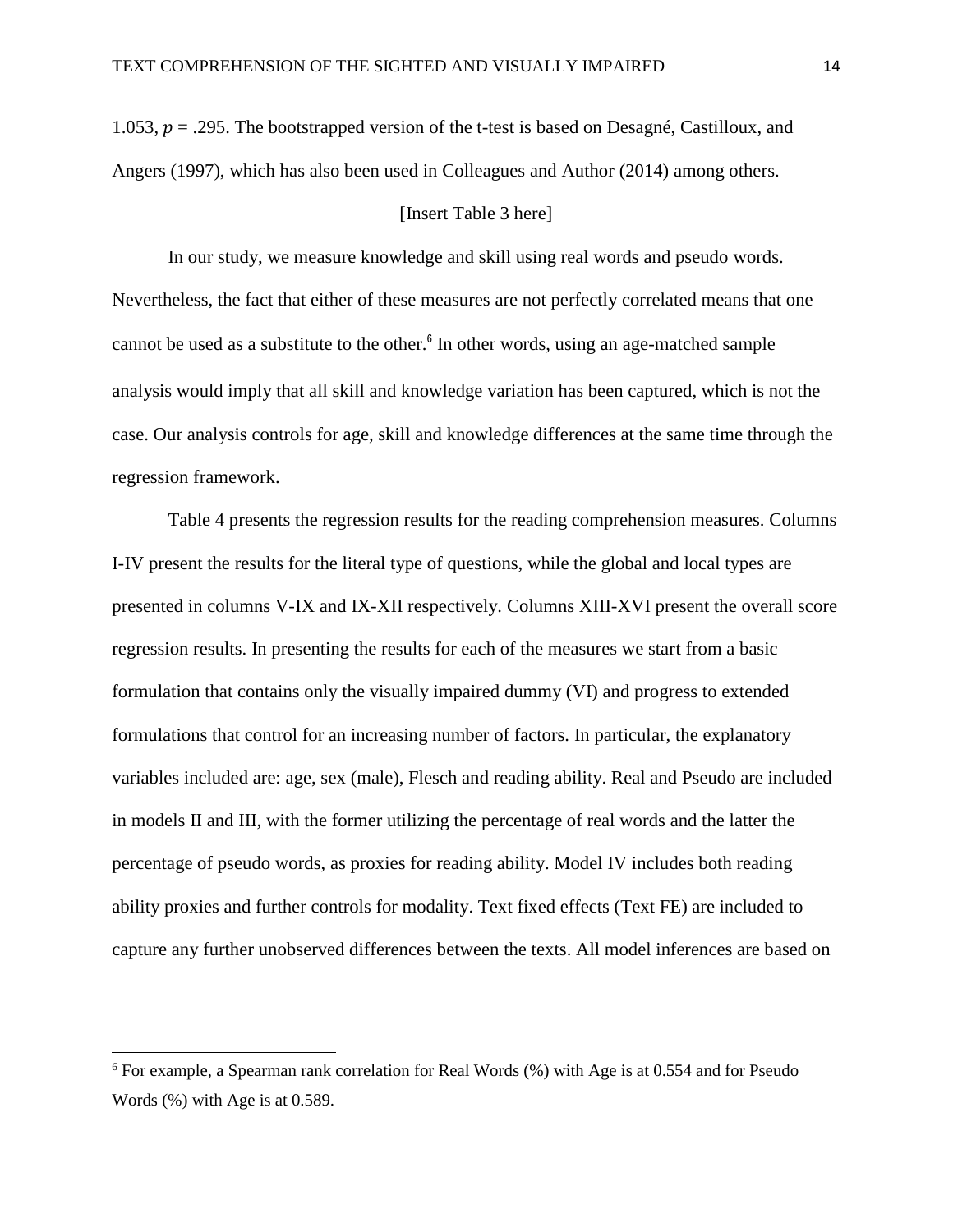Huber-White standard errors that are robust to within-cluster correlations to pupil performance with the cluster defined at the child level.

In Table 4, Model XVI shows that the estimated coefficient on the visually impaired is statistically significant with a positive sign ( $\hat{b} = 0.982$ ,  $z = 1.918$ ) after controlling for age, sex, Flesch, reading ability and modality and is suggestive of the higher performance in reading comprehension for the Braille readers. The pattern does not reach conventional significance levels for two of the three sub-categories of the questions, namely the global ( $\hat{b} = 0.251$ ,  $z =$ 1.357) and the local ( $\hat{b} = 0.132$ ,  $z = 0.571$ ). Hence, the overall score results seem to be driven mostly by the literal type, which has the highest adjusted r-squared ( $\bar{R}^2 = 25.16$ ). This finding is in line with the unconditional results from the earlier section where the children with VI were significantly better in the literal type of questions.

The modality variable suggests that superior text comprehension is not consistently achieved through reading or listening; instead the relative importance of the reading and the auditory channel of receiving information changes with regards to the type of question. In particular, the positive and statistically significant coefficient of the modality variable ( $\hat{b} = 0.306$ ,  $z = 2.508$ ) in the models related to the literal questions suggests that visually or tactilely reading the text is associated with higher performance. By contrast, a negative and statistically significant coefficient on the modality variable ( $\hat{b}$  = -0.188, z = 1.678) in the models pertaining to the local questions suggests that higher performance in these questions is achieved under an auditorial presentation of the text material.

Flesch is statistically significant for local questions with a positive coefficient ( $\hat{b} = 0.106$ ,  $z = 5.047$ ). For global and literal questions (Models IV and VIII respectively) Flesch is significant with a negative sign ( $\hat{b} = -0.060$ ,  $z = 3.333$ ) and ( $\hat{b} = -0.088$ ,  $z = 4.631$ ) respectively.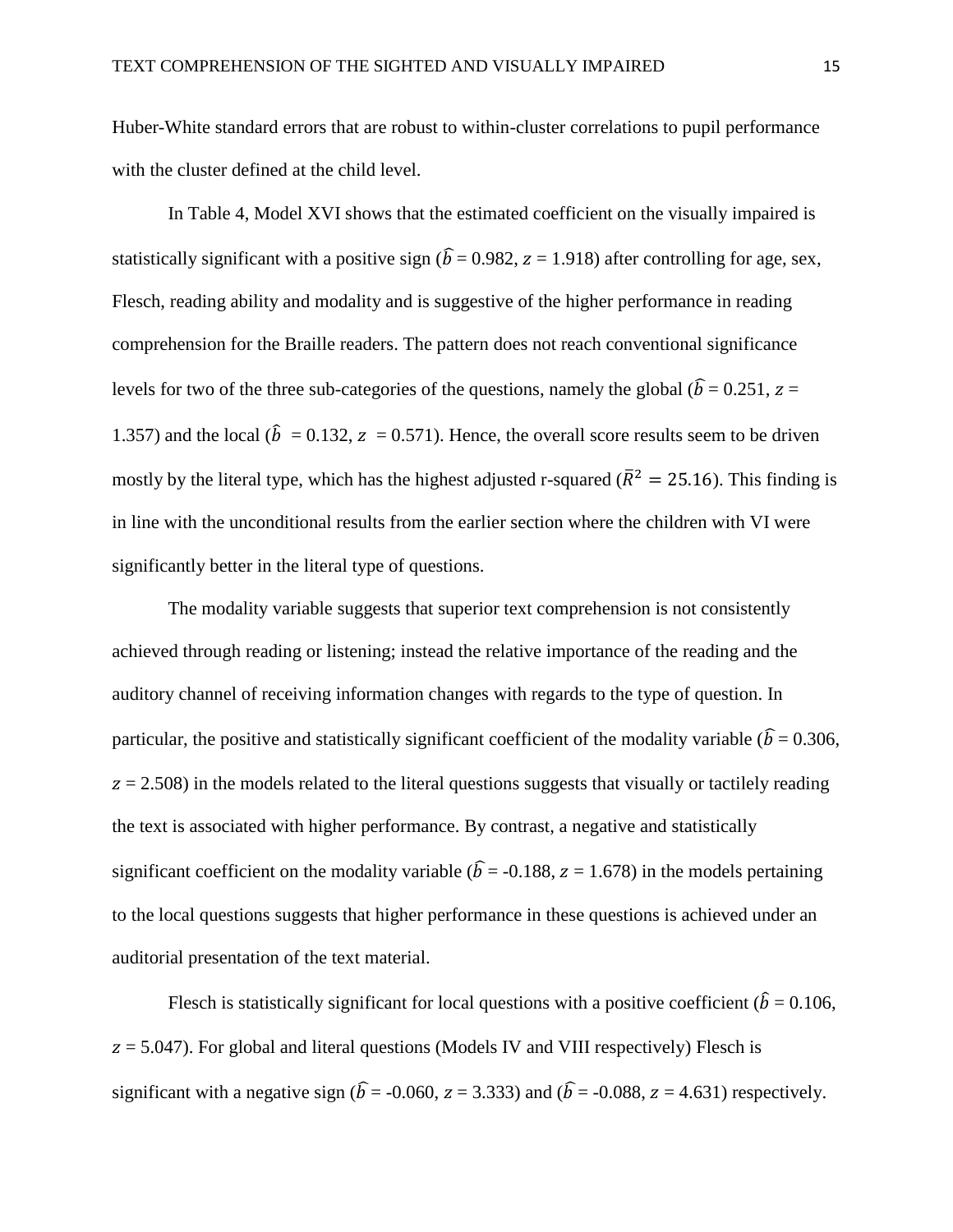The percentage of real and pseudo words capture reading ability, which show a positive correlation with age  $r = 0.468$ ,  $p < .001$  and  $r = 0.599$ ,  $p < .001$ , respectively. These two variables do not capture the same effects as can be evidenced by the fact that the models containing both variables have better adjusted R-squared values from the models containing either of these. The fact that age is not statistically significant is not counterintuitive as it may be plausibly explained by the knowledge and knowhow that children have accumulated over the years, which is captured by the real and pseudo words respectively.

#### [Insert Table 4 here]

#### **3.1 Further investigation on visual impairment categories**

In this part of the analysis we split our sample of children with VI in two sub-groups, namely those with severe VI and those that are blind and repeat the analysis for each group.<sup>7</sup> The variable Severe VI takes the value 1 for children with severe VI, zero otherwise. The variable Blind takes the value 1 for children with blindness, zero otherwise. We also form two sub-groups based on whether the child was congenitally blind (born blind or lost vision in infancy) or whether this condition came later in life and repeat the analysis for each group. The variable Birth VI takes the value 1 for children that were congenitally blind, zero otherwise. The variable Early VI takes the value 1 for children that severe VI (or blindness) appeared post-birth, zero otherwise. Similar to the main analysis, a positive and statistically significant coefficient on Severe VI, Blind, Birth VI and Early VI would suggest that the respective group's reading comprehension is superior to the sighted control group. Table 5 presents the results of this

 $\overline{a}$ 

 $<sup>7</sup>$  All participants and in all cases of our study tactilely read the material in Braille.</sup>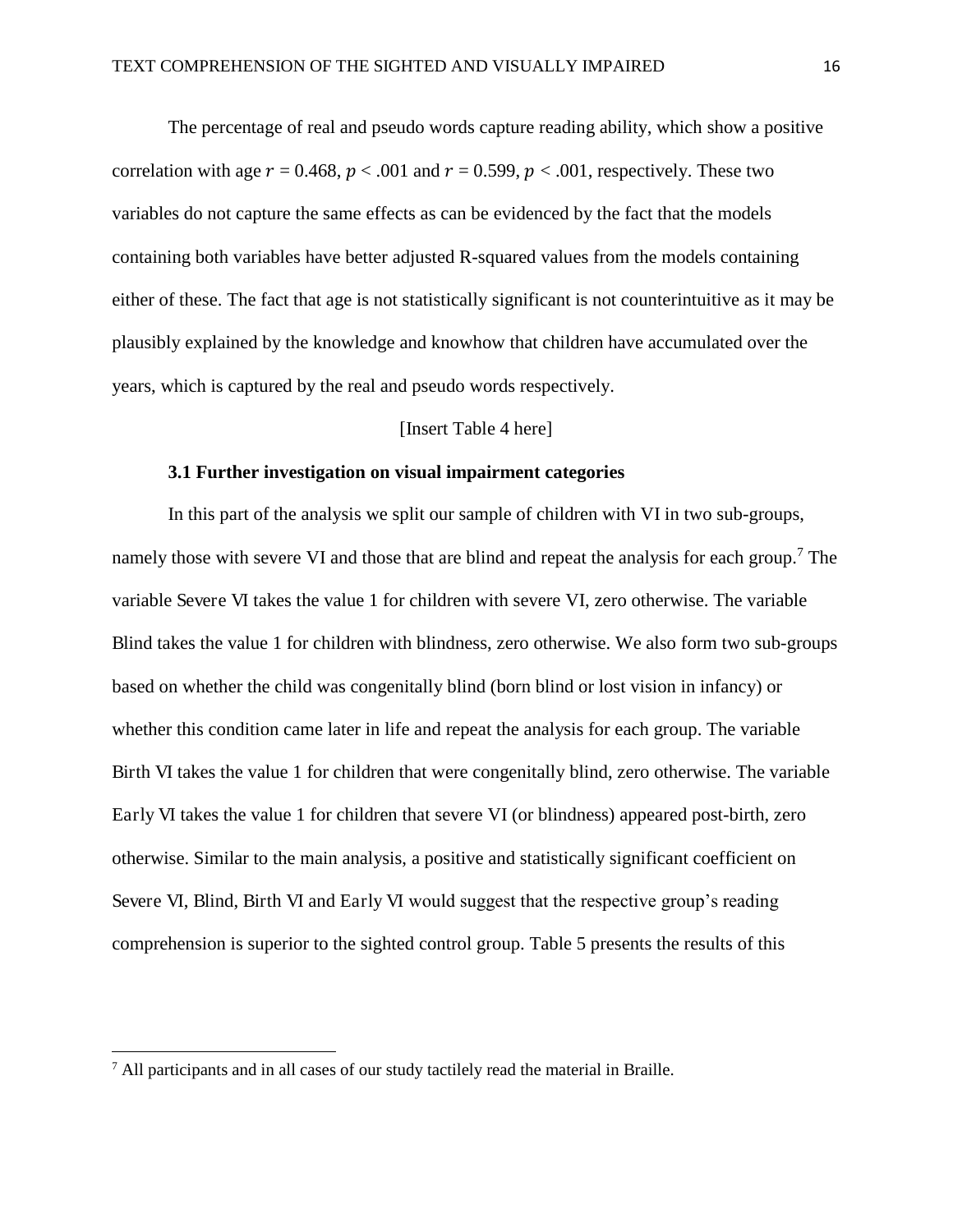analysis, with Models 2-5 referring to the categories of Severe VI, Blind, Birth VI and Early VI respectively, and Model 1 repeating Model XVI of the main analysis for comparison purposes.<sup>8</sup>

#### [Insert Table 5 here]

With respect to the severe VI/blind split our results suggest that the children with blindness are significantly better in text comprehension compared to their sighted peers, as evidenced by the positive and statistically significant coefficient ( $\hat{b} = 1.078$ ,  $z = 1.974$ ). By contrast, no significant difference in reading comprehension is verified between children with severe VI and the sighted control group ( $\hat{b} = 0.300$ ,  $z = 0.583$ ).

With regards to the birth/non-birth split, the analysis reveals that the superior performance of the children with VI documented in the main part of the paper, is primarily driven by the children that were congenitally blind. This is corroborated by the positive and significant coefficient ( $\hat{b} = 1.636$ ,  $z = 4.238$ ).

#### **3.2 Robustness tests**

 $\overline{a}$ 

A series of robustness checks has been performed to ensure the statistical validity of our results. As an alternative to regression (Stuart, 2010), the k-means nearest-neighbour matching method has been implemented.<sup>9</sup> The main conclusion that the children with VI show superior performance in the literal type of questions ( $\hat{b} = 0.370$ ,  $z = 2.990$ ) is also verified under this

<sup>&</sup>lt;sup>8</sup> We present the analysis for the Overall Score for brevity and a similar pattern is observed for all other measures.

<sup>&</sup>lt;sup>9</sup> The k-means nearest neighbor is a non-linear, non-parametric technique that matches together participants with similar characteristics and has been used extensively in the fields of economics (Almond, Chay, & Lee, 2005), finance (Olson & Zoubi, 2008) and textual analysis (Jiang, Pang, Wu, & Kuang, 2012).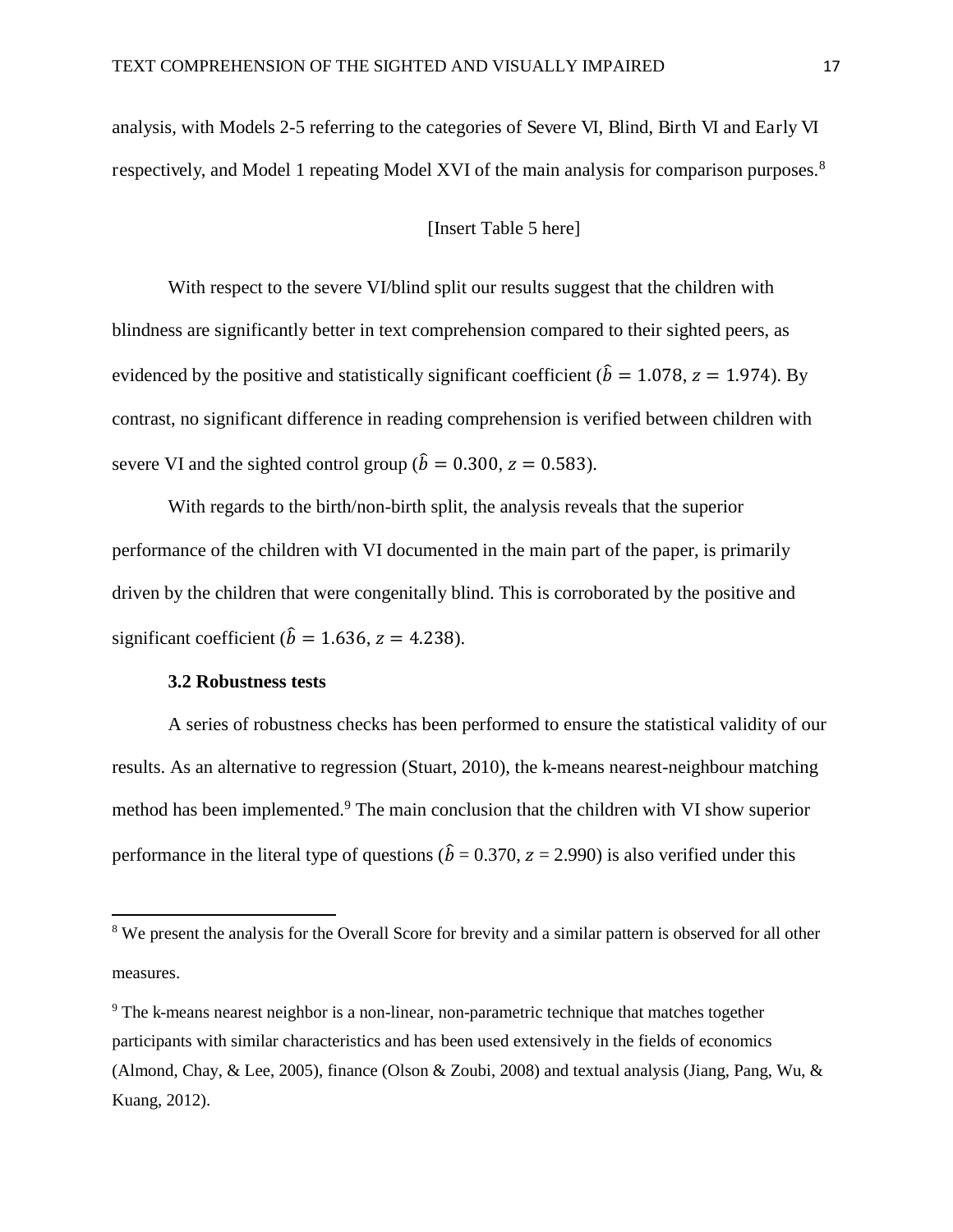analysis. The second of the robustness checks relaxes the assumption of the test score being a continuous variable by applying a panel ordered logit model with random effects. The method has been used extensively, see for example Hedeker and Gibbons (1994); Greene and Hensher (2009) and references therein. A brief inspection verifies that the visually impaired perform significantly better than the control group at the overall score ( $\hat{b} = 1.198$ ,  $z = 1.848$ ), and this is mainly driven by their performance in the literal type of questions ( $\hat{b} = 1.654$ ,  $z = 3.097$ ). The third robustness check dispenses with the panel dimension assumption by pooling the results across the tests for every child. These results confirm that children with VI show a better reading comprehension profile, particularly in the literal questions ( $\hat{b} = 1.731$ ,  $z = 2.847$ ).<sup>10</sup> Overall, all robustness checks corroborate the results of our main analysis.

#### **4. Discussion**

The present study contributes to the literature by investigating differences in the comprehender profile of Greek children with VI and sighted children. Additionally, we aimed to enhance our understanding on the effect of written and aural presentation on the children's reading comprehension.

 Perhaps the study closest to ours is the study of Edmonds and Pring (2006) that finds that children with VI show a better reader comprehender profile with regards to the literal type of questions under auditory presentation of the material. This is in line with the literature on superior memory performance of participants with VI (Pring, 2008) as well as claims on the lower memory load of literal questions (Edmonds & Pring, 2006). With regards to the working

l

<sup>&</sup>lt;sup>10</sup> All tabulated results pertaining to the robustness checks are omitted for brevity and are available from the authors upon request.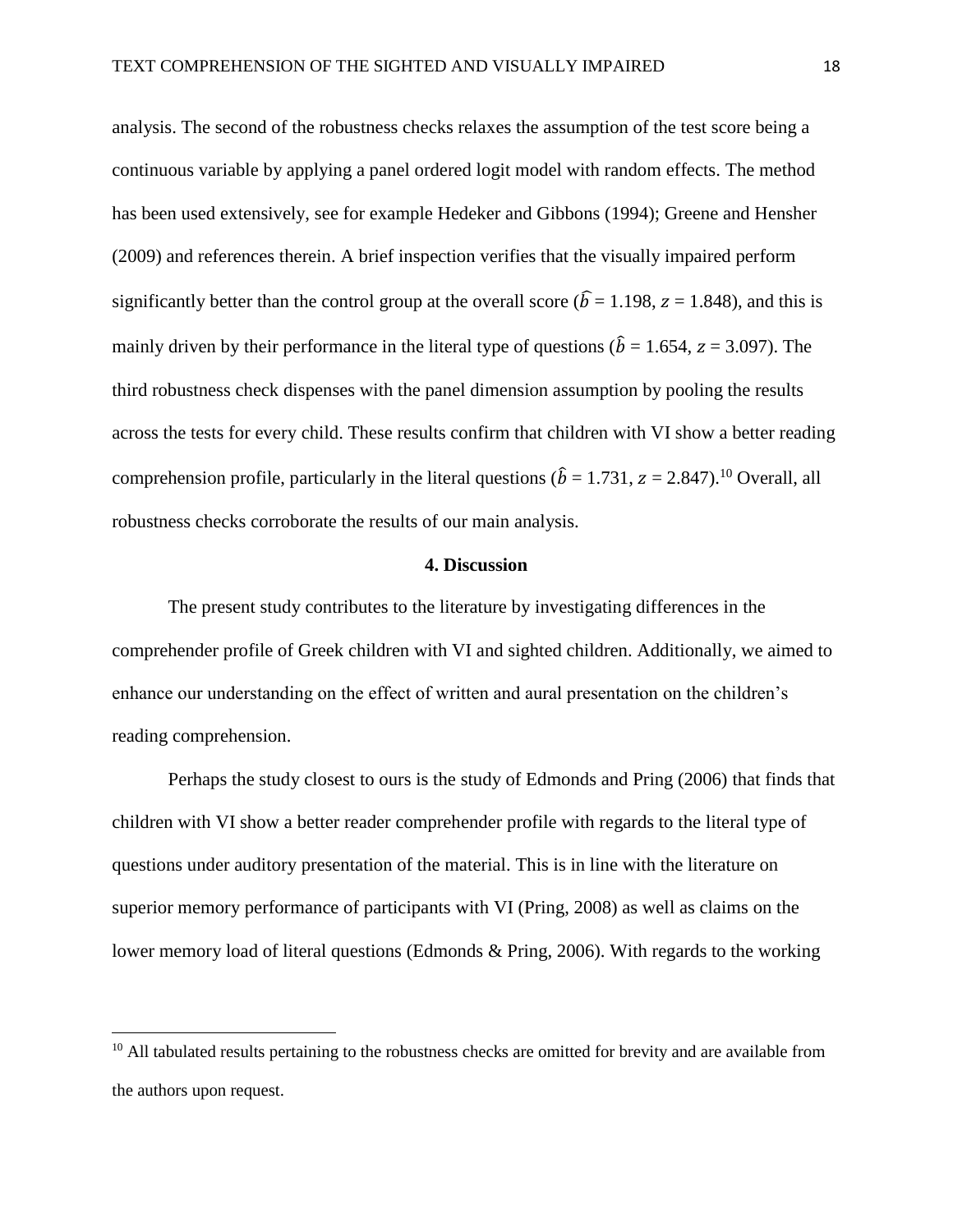memory, a recent study of Withagen, Kappers, Vervloed, Knoors, and Verhoeven (2013) finds that children with VI outperform their sighted counterparts at working memory tasks and shortterm memory tasks. Our study generalises this finding by providing evidence that children with VI show an overall better reader comprehender profile under auditory or reading presentation of the information. We elaborate on this finding below.

 Some of the differences we obtain, particularly with regards to the better comprehender profile that Greek children with VI show, may be attributed to three reasons. First, the findings of Edmonds and Pring (2006) may have been driven by the fact that the English language in not as alphabetically transparent and with relatively easy syllabic structure as is the case with the Greek language. Phonological awareness and alphabetic decoding skills of children in transparent orthographies have been found to be acquired faster compared to those of Englishspeaking children (Ziegler & Goswami, 2005).

Second, and in contrast to the English braille, the Greek braille does not have any abbreviations or contractions and requires most words to be entirely spelled (Argyropoulos & Martos, 2006). Greek braille readers would be simply reading what they see; thus putting less effort to recall abbreviations and contractions. Hence, the Greek braille readers may be better suited to concentrate on comprehension monitoring rather than accuracy of word reading (Yuill & Oakhill, 1991). As noted in Veispak et al. (2012) and Argyropoulos and Papadimitriou (2015) the children with VI seem to adopt an effective decoding mechanism early in their school years and rely upon it. Thus, they may be in a position to understand the text better, which would subsequently help them to answer the questions. This may explain why Edmonds and Pring (2006) only find superior performance of children with VI under the auditory presentation of information.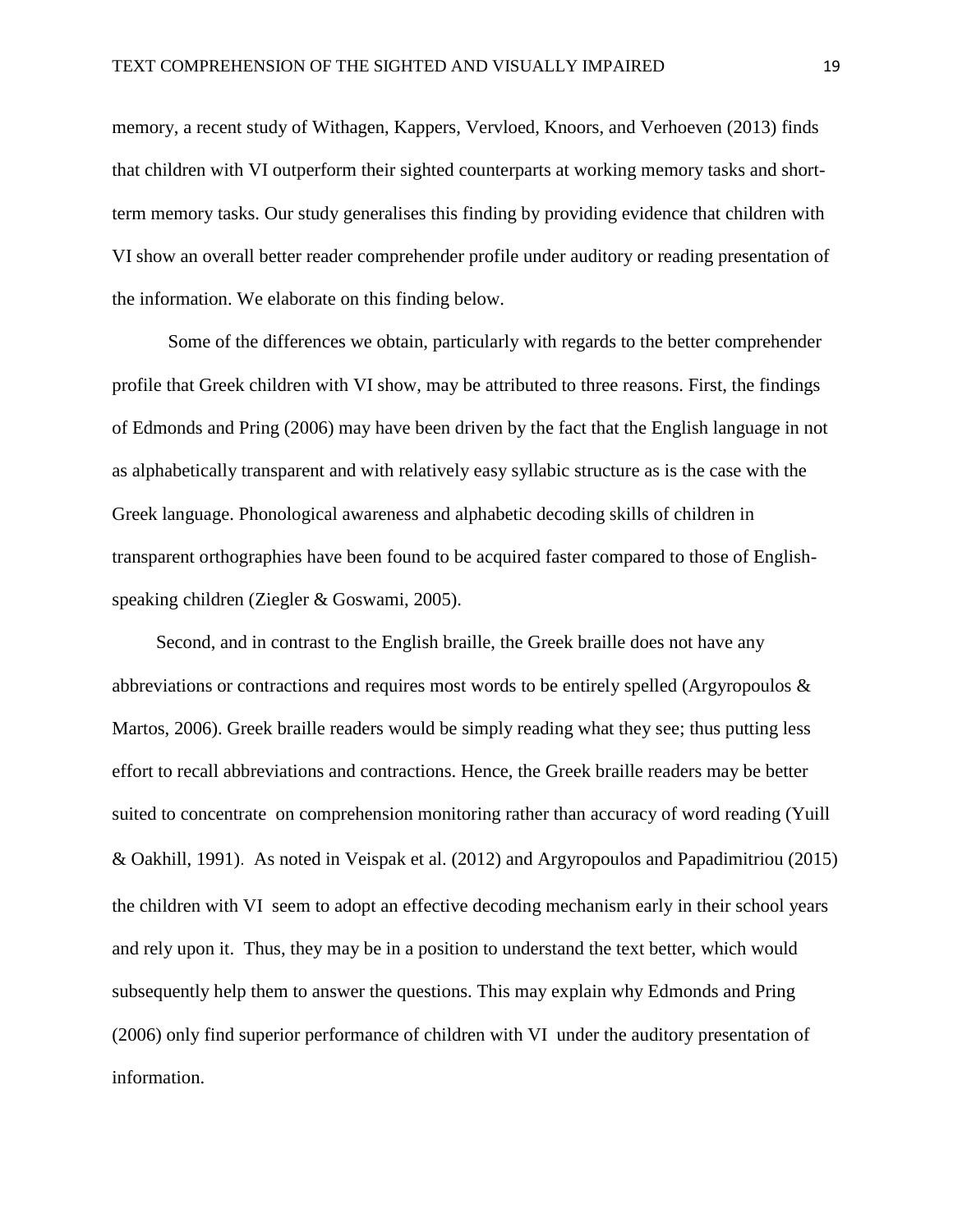Third, the relation between working memory and reading comprehension is well established in recent studies (e.g., Cain, Oakhill, & Bryant, 2004; Yuill & Oakhill, 1991). Since, people with VI may rely more on their memory and attentional focus due to their lack of vision, one might hypothesize that better reading and listening comprehension may be a result of enhanced attentional and working memory capacities. Given that recent studies (e.g., Cattaneo & Vecchi, 2011; Withagen et al., 2013) report better performance by individuals with VI compared to their sighted counterparts in short-term and working memory tasks, it could be expected that participants with VI provide more answering from memory. Research shows that individuals with VI outperform their sighted cohorts in short-term and working memory tasks (Cattaneo & Vecchi, 2011; Withagen et al., 2013). In line with the above hypothesis, Pigeon and Marin-Lamellet (2015) found that early blind adult participants performed better in selective, sustained and divided attention tasks and working memory tasks compared to their sighted counterparts. Additionally, Argyropoulos et al. (2017) show that reading comprehension and overall reading ability is significantly correlated with the verbal working memory performance of children with VI and teenagers.

The fact that inference making is a core aspect of reading comprehension and based on recent studies where individuals' skills with VI in working memory tasks are found enhanced (see Argyropoulos et al., 2017), we can assume that working memory may play a role in their superior performance in literal questions when reading Braille. More specifically, the children's with VI better reading comprehension performance in the literal questions, primarily based on memory, can be explained on the assumption that children with VI might be more enhanced in their working memory skills due to the development of their memory skills and tactile tactics in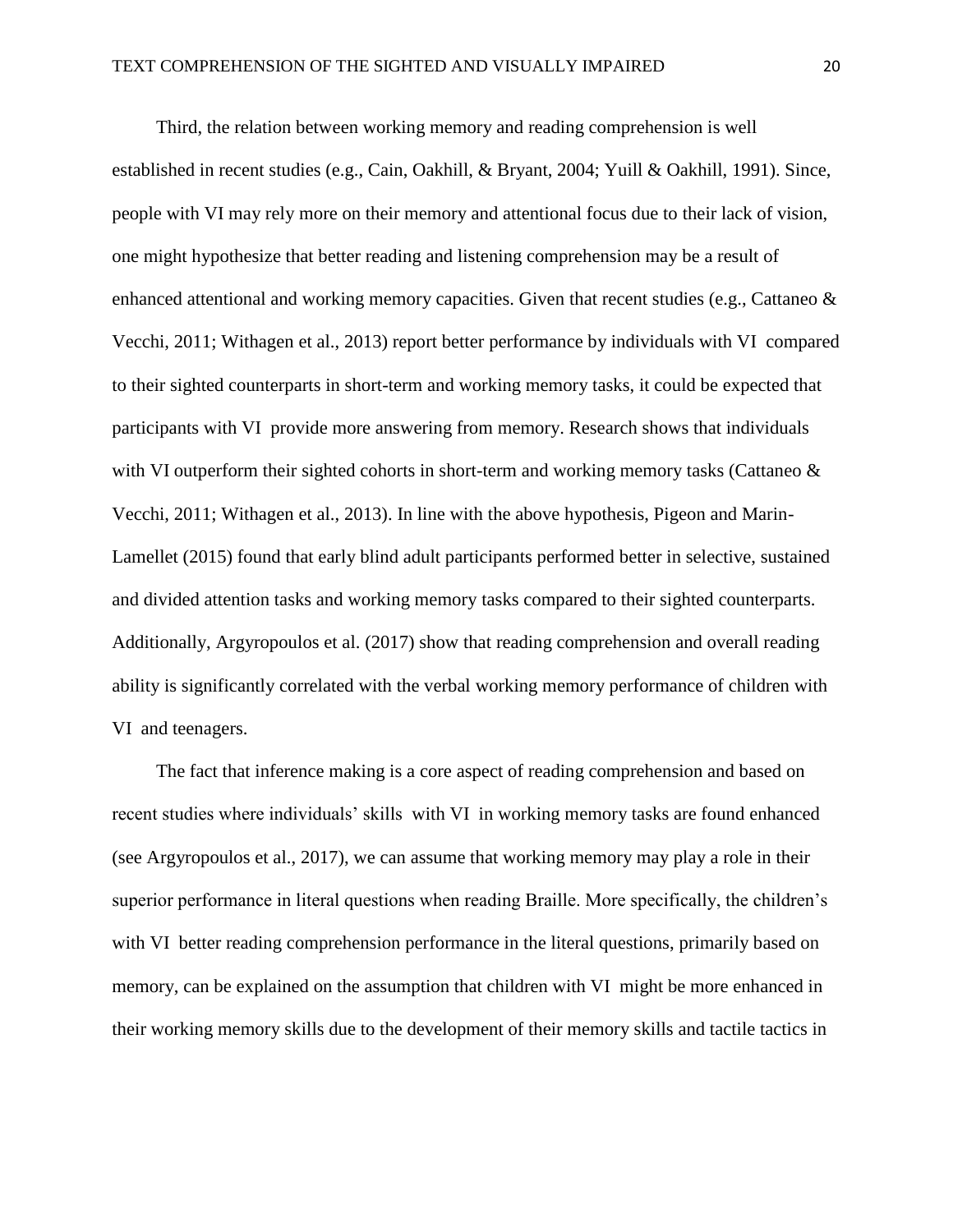order to compensate for their sight absence. More specifically, it has been noted that touch is an intersensory process leading to a cognitive outcome through tactile perception (Millar, 1997).

Based on our further analysis between congenitally and early blind children, we observed that the better performance in reading comprehension of the children with VI is primarily driven by the children that were congenitally blind. Our results match those found in the literature, where congenitally blind children outperformed their sighted counterparts with regards to working memory tasks (Hull & Masson, 1995). By contrast, children classified as adventitiously blind showed comparable performance to their sighted counterparts (Hull & Masson, 1995). This difference between congenitally and adventitiously blind children may be plausibly attributed to the different cognitive strategies used, which could result in a differentiated performance with regards to their sighted controls (Cattaneo et al., 2008). Our finding is, in part, explained by the fact that working memory is a strong predictor of reading comprehension, with congenitally blind consistently outperforming their sighted cohorts in working memory (Pham & Hasson, 2014). Individuals with visual impairments from birth may be most likely to show changes in brain function originating from their blindness (Wan, Wood, Reutens, & Wilson, 2010).

One other interesting finding of our study is that both groups of children benefit from reading the text when they need to answer literal type of questions, while the auditory channel is beneficial when local type of questions are to be answered. By contrast, global type of questions do not seem to be affected by modality. In the study of Edmonds and Pring (2006), the modality effect may not be directly assessed, as different materials were used for the study when reading and listening to the stories, which took place at different time points. A plausible explanation for the differences observed between the two modalities in the present study is that the children might differ in the strategies used for their comprehension monitoring during story reading. It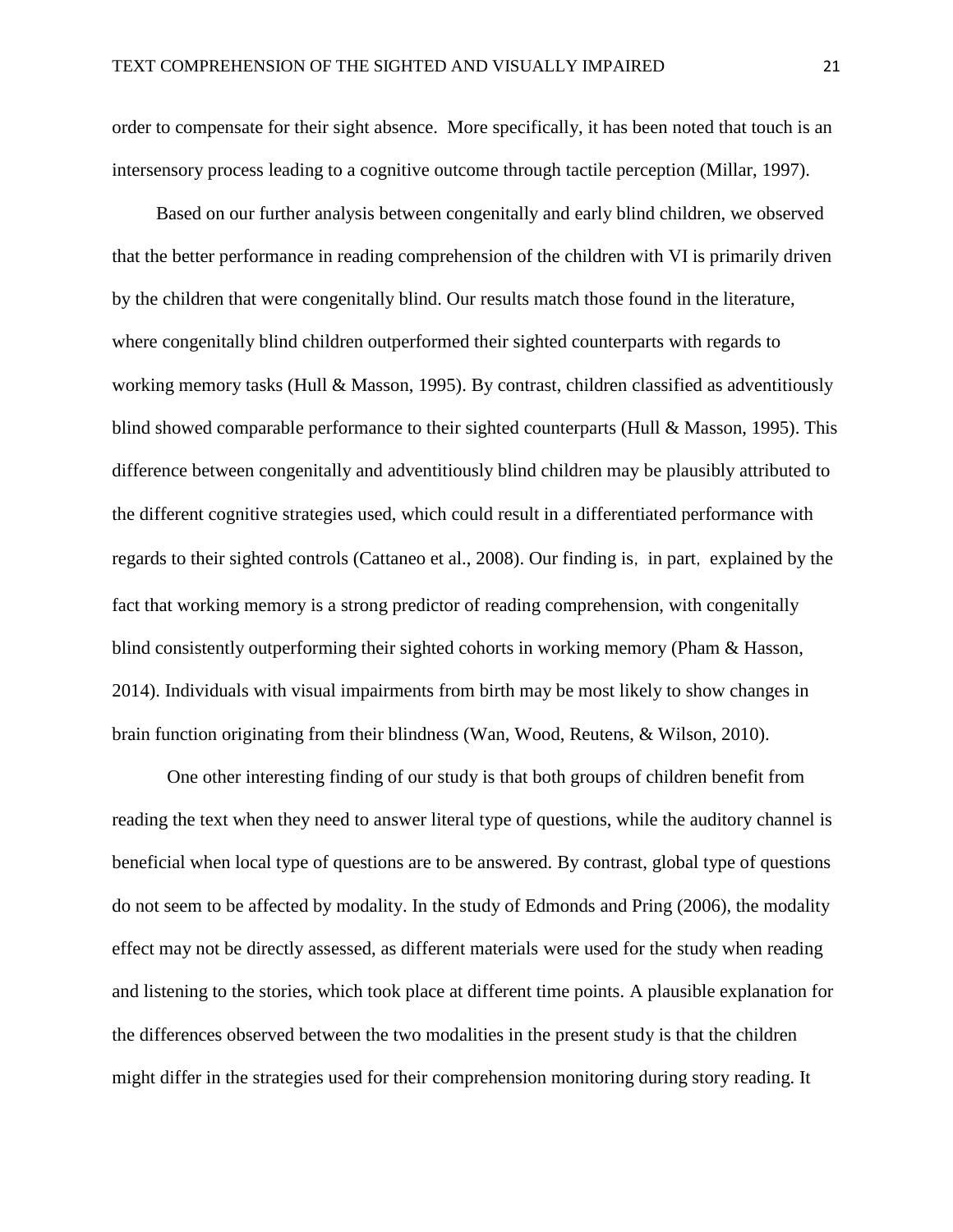seems that the modality does not affect the performance in the inferential questions, since the difference in local questions is marginal. By contrast, there is a bigger focus placed on reading comprehension, describing and summarising the text after years 1 and 2 at school, and in this way the children are trained in answering literal questions, stated explicitly in the text. This gradual increase in the emphasis of reading and link with comprehension with subsequent connection to the efficiency and effectiveness of children's decoding of information has been highlighted in the study of Diakidoy, Styllianou, Karefillidou, and Papageorgiou (2005). Also, even in a quiet room, the children might lose their concentration when listening compared to reading a text. Besides, it seems that there is a positive relation between length of text and processing load required by the listeners as highlighted in Osada (2004) and Thomson and Rubin (1996).

We used the Greek Flesch readability score index to assess the difficulty of each text used. Flesch is found statistically significant and with a positive sign for the local type of questions as expected given that the Flesch index is specifically attuned to capture this. By contrast, Flesch is not significant in line with our prior assumptions for global questions since answering these questions is not necessarily related to the text complexity. For literal type of questions, a negative sign indicates that the Flesch index is, perhaps, not able to capture these questions; hence a better proxy may be desirable to sufficiently capture all aspects of reading difficulty (Hartley, 2016).

The above findings could have important policy implications as they could be used as a basis for justifying the costs of making and printing books and notes in Braille. Adequate access to materials in a range of formats is needed for children with VI to develop their literacy skills. Traditional methods by studying through Braille or large print may be time-consuming,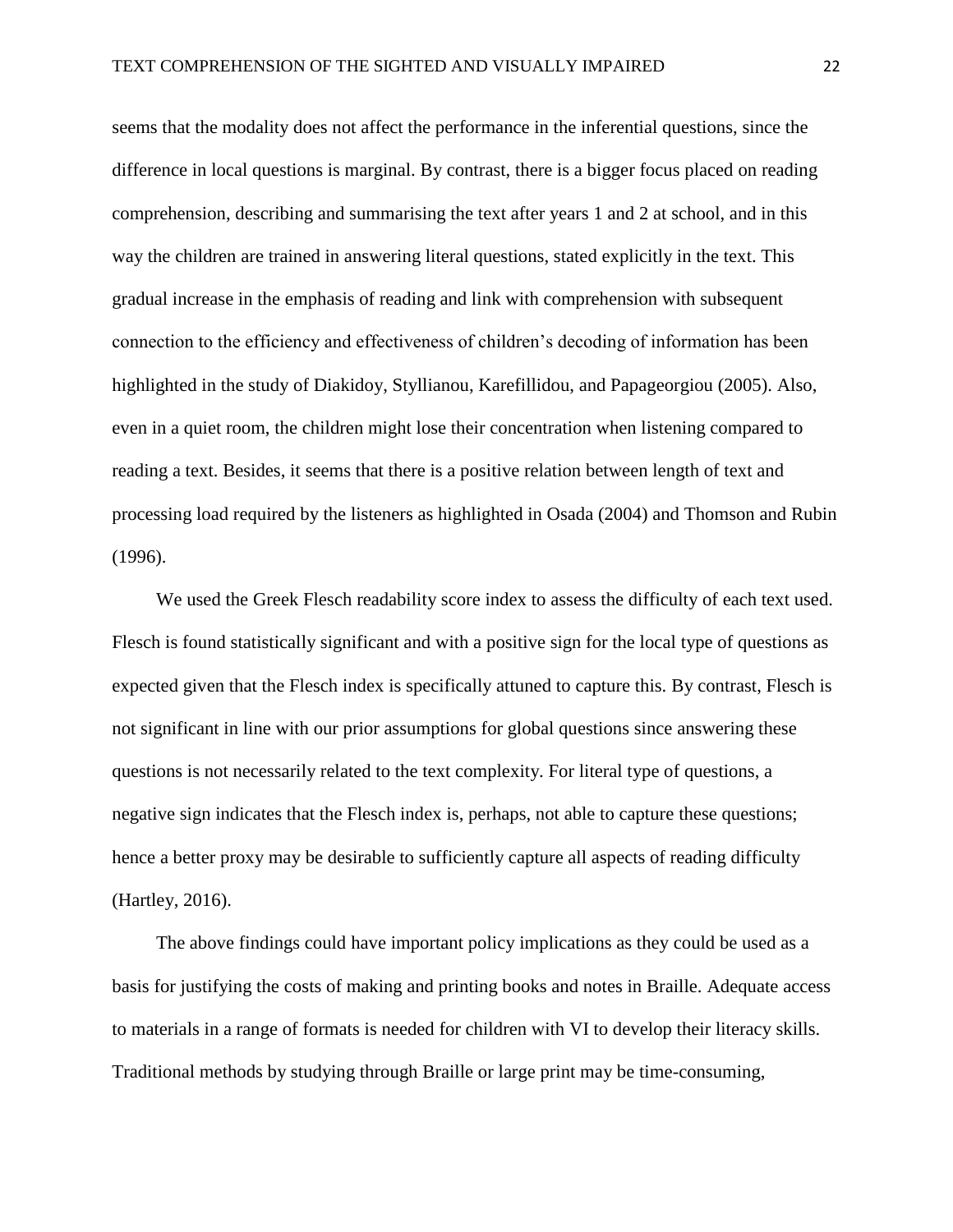demanding on resources, and hence limit access to existing information (Argyropoulos et al., 2017). Recent technological advancements, such as software and/or portable devices quickly converting texts to Braille could increase the access to information, without restricting people with VI on the method of delivery of information (e.g., haptic and/or auditory).<sup>11</sup> Ultimately such advancements could enhance the integration of people with VI in the society.

The reading skills used, proxied by real and pseudo-word tests, would be correlated to a vocabulary effect. We would have opted for a standardized Greek receptive and/or expressive vocabulary test, however and to the best of our knowledge one does not exist for children with visual impairments. We are mindful of the Morash and McKerracher (2017) critique on utilizing a standardized vocabulary test for sighted population upon a population with visual impairments for the English language. The fact that vocabulary has been shown to be a strong predictor of reading comprehension (Muter, Hulme, Snowling, & Stevenson, 2004) and inference making (Oakhill & Cain, 2012) from elementary grades (Ouellette & Beers, 2010) to early adulthood (Braze, Tabor, Shankweiler, & Mencl, 2007) warrants research interest. We leave the issue of a standardized vocabulary measure for children with visual impairments as well as the possible link between working memory and inference making for children with visual impairments as directions to future research.

https://www.kent.ac.uk/enterprise/hub/news/articles/articles/2016bigideasshortlist.html

l

<sup>&</sup>lt;sup>11</sup> For example, BRAILLI ltd, a novel company that produces handheld smart devices that turn any text into braille code, enhancing the integration of children/adults with visual impairment with technology and society. For more info see here: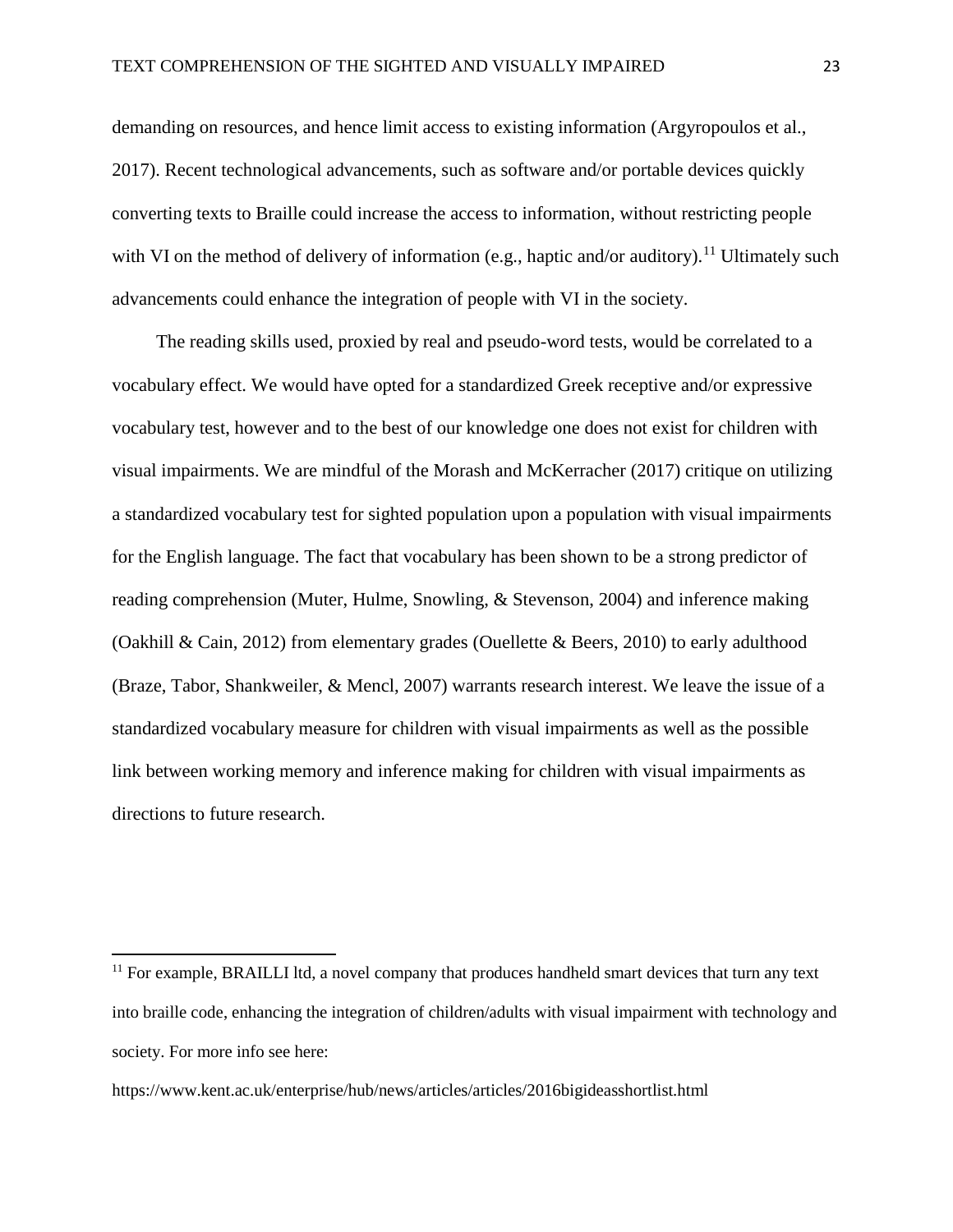#### **Acknowledgments**

We are grateful to the participants for their, commitment, time and effort in this study. We would like to thank [name deleted to maintain the integrity of the review process] for valuable comments and suggestions. We also thank the participants of the [name deleted to maintain the integrity of the review process] conference [name deleted to maintain the integrity of the review process] for their kind suggestions. This research did not receive any specific grant from funding agencies in the public, commercial, or not-for-profit sectors.

#### **Declarations of interest:** none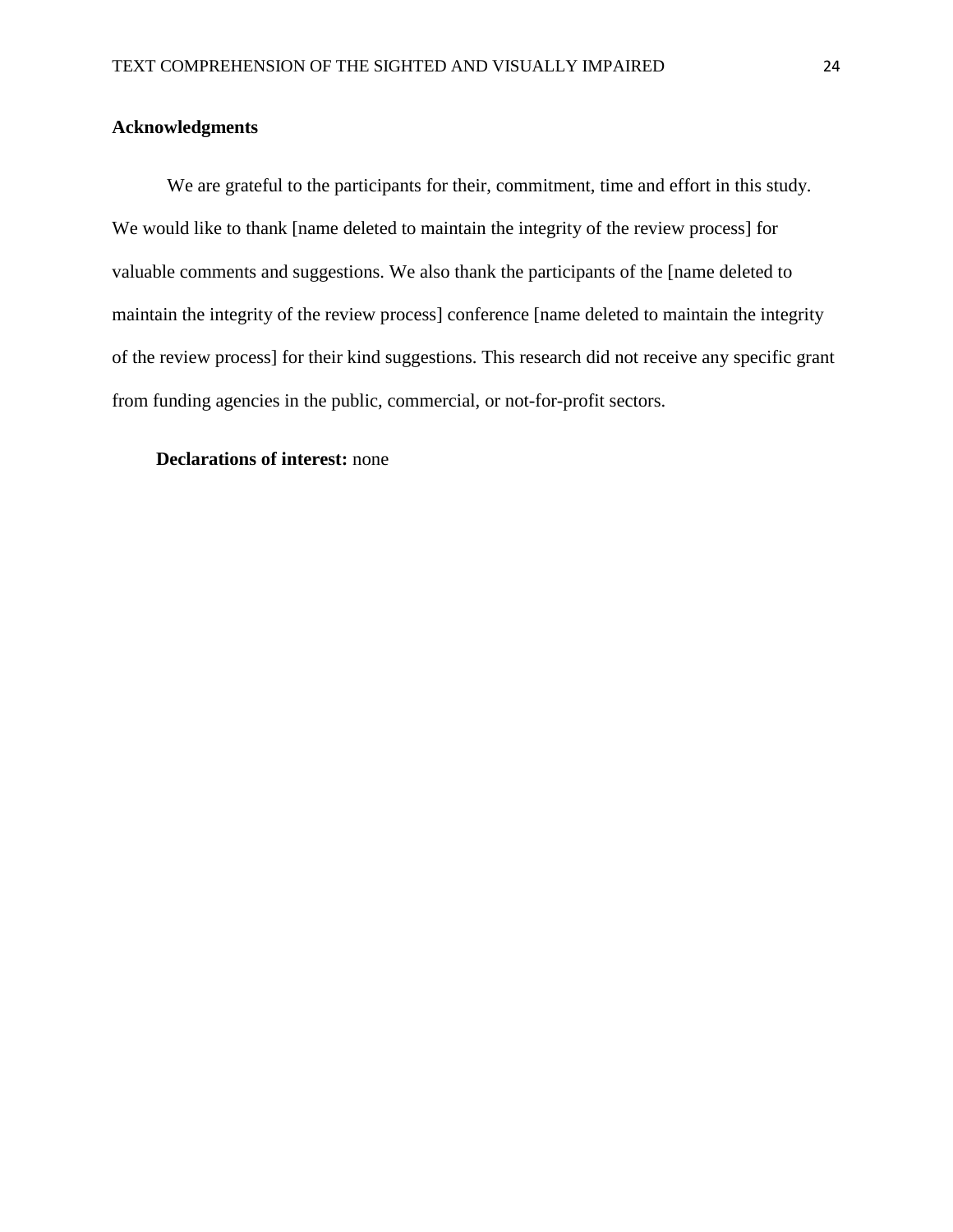#### **References**

- Ackerman, B. P. (1986). Referential and causal coherence in the story comprehension of children and adults. Journal of Experimental Child Psychology, 41, 336-366.
- Almond, D., Chay, K.Y., & Lee, D. S. (2005). The costs of low birth weight. Quarterly Journal of Economics, 120, 1031-1083.
- Anderson, J. (1983). Lix and rix: Variations of a littleknown readability index. Journal of Reading, 26(6), 490– 496.
- Argyropoulos, V., & Martos, A. C. (2006). Braille literacy skills: an analysis of the concept of spelling. Journal of Visual Impairment & Blindness, 100, 676-686.
- Argyropoulos, V., & Papadimitriou, V. (2015). Braille reading accuracy of students who are visually impaired: the effects of gender, age at vision loss, and level of education. Journal of Visual Impairment & Blindness, 109(2), 107-118.
- Argyropoulos, V., & Papadimitriou, V. (2017). Spelling accuracy and students with visual impairments: A quantitative and qualitative approach of spelling errors. International Journal of Educational Research, 83, 135–141.
- Argyropoulos, V., Masoura, E., Tsiakali, T. K., Nikolaraizi, M., & Lappa, C. (2017). Verbal working memory and reading abilities among students with visual impairment. Research in Developmental Disabilities, 64, 87-95.
- Barbic, S. P., Roberts, K., Durisko, Z., Lee, C., Yachouh, R., Guriel, J., & McKenzie, K. (2015). Readability assessment of psychiatry journals. European Science Editing, 41(1), 3–10.
- Bishop, D. V. M., & Adams, C. (1992). Comprehension problems in children with specific language impairment: Literal and inferential meaning. Journal of Speech and Hearing Research, 35, 119 –129.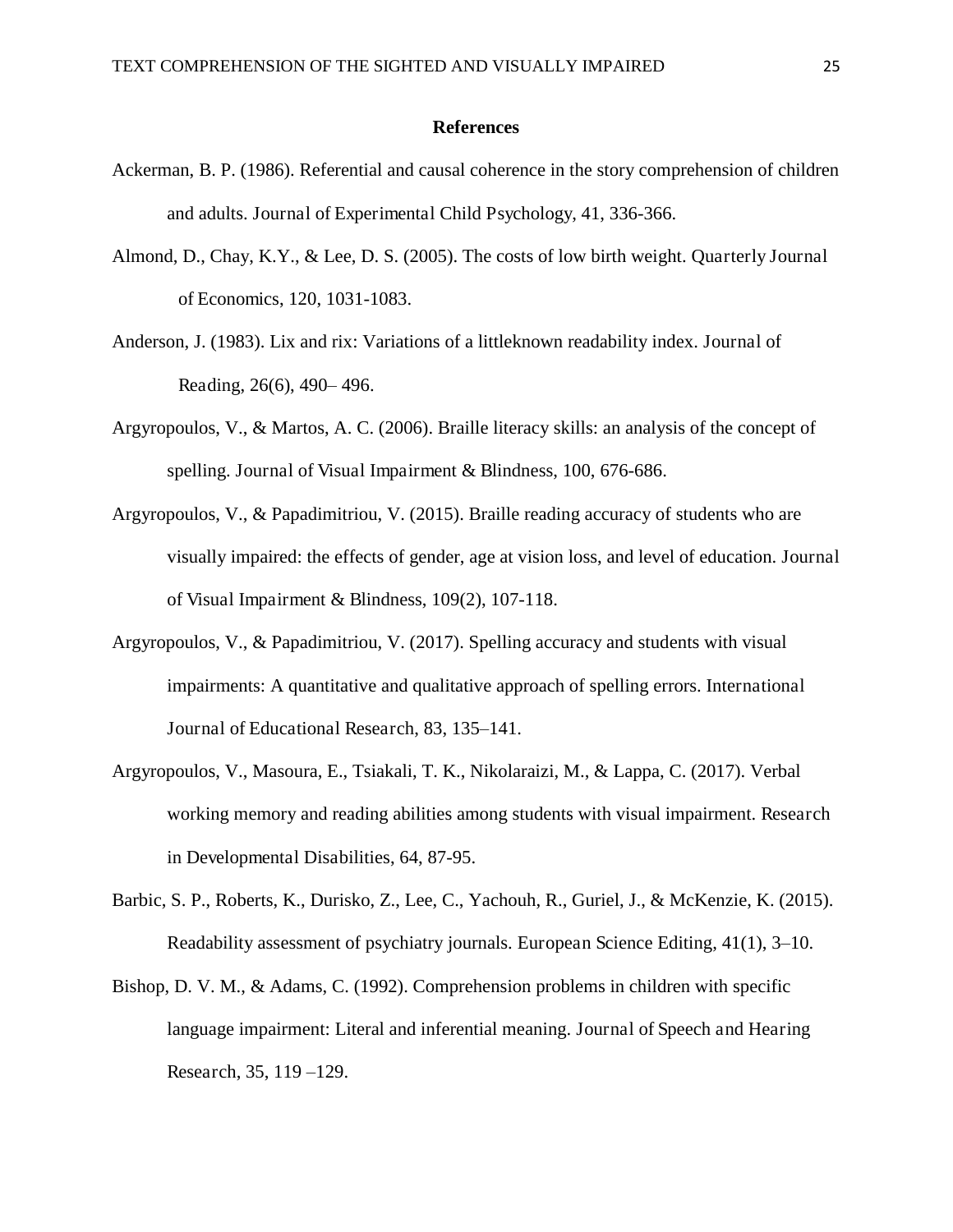- Bowyer-Crane, C., & Snowling, M. J. (2005). Assessing children's inference generation: what do tests of reading comprehension measure? British Journal of Educational Psychology, 75, 189–201.
- Braze, D., Tabor, W., Shankweiler, D. P., & Mencl, W. E. (2007). Speaking up for vocabulary: Reading skill differences in young adults. Journal of Learning Disabilities, 40, 226–244.
- Cain, K., & Oakhill, J. V. (1999). Inference making and its relation to comprehension failure. Reading & Writing, 11, 489-503.
- Cain, K., & Oakhill, J. (2014). Reading comprehension and vocabulary: Is vocabulary more important for some aspects of comprehension? *L'Année Psychologique, 114,* 647-662.
- Cain, K., Oakhill, J. V., Barnes, M. A., & Bryant, P. E. (2001). Comprehension skill, inference making ability, and the relation to knowledge. Memory and Cognition, 29, 850–859.
- Cain, K., Oakhill, J., & Bryant, P. E. (2004). Children's reading comprehension ability: Concurrent prediction by working memory, verbal ability, and component skills. Journal of Educational Psychology, 96, 31–42.
- Casteel, M. A. (1993). Effects of inference necessity and reading goal on children's inference generation. Developmental Psychology, 29, 346-357.
- Casteel, M. A., & Simpson, G. B. (1991). Textual coherence and the development of inferential generation skills. Journal of Research in Reading, 14, 116-129.
- Cattaneo, Z., & Vecchi, T. (2011). Blindness and sensory compensation. In Z. Cattaneo, & T. Vecchi (Eds.), Blind vision (pp. 11–48). Cambridge, MA: MIT Press.
- Cattaneo, Z., Vecchi, T., Cornoldi, C., Mammarella, I., Bonino, D., Ricciardi, E., & Pietrini, P. (2008). Imagery and spatial processes in blindness and visual impairment. Neuroscience & Biobehavioral Reviews, 32, 1346–1360.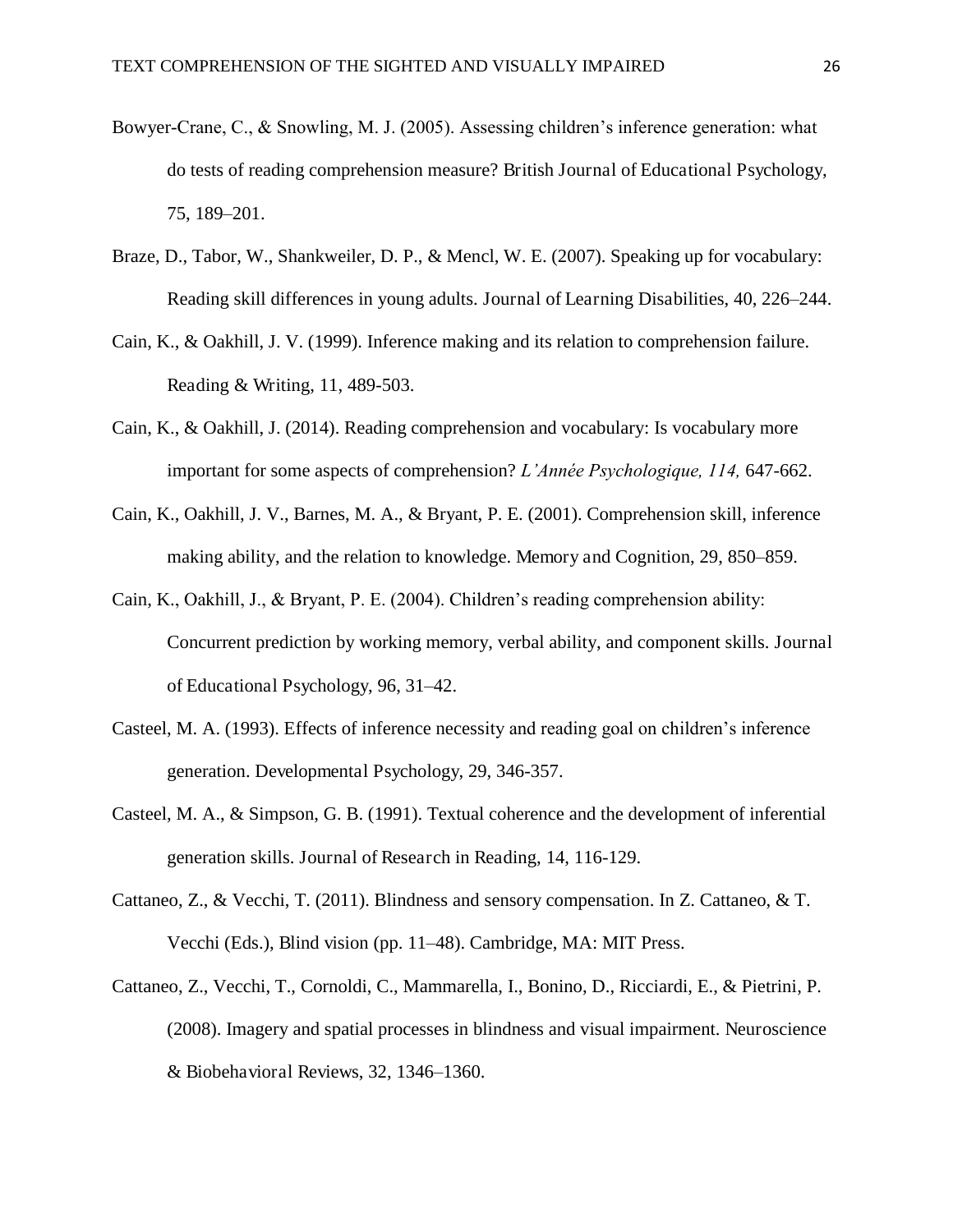Colleagues and Author. (2014).

- Currie, N., & Cain, K. (2015). Children's inference generation: The role of vocabulary and working memory. Journal of Experimental Child Psychology 137, 57–75.
- Curtis, M. (1980). Development of components of reading skill. Journal of Educational Psychology, 72, 656–669.
- Desagne, A., Castilloux, A-M., & Angers, J-F. (1998). The use of the bootstrap statistical method for the pharmacoeconomic cost analysis of skewed data. Pharmaco Economics, 13, 487-497.
- Diakidoy, I. A., Styllianou, P., Karefillidou, C., & Papageorgiou, P. (2005). The relationship between listening and reading comprehension of different types of tests at increasing grade levels. Reading Psychology, 26, 55–80.
- Didegah, F., & Thelwall, M. (2013). Which factors help authors produce the highest impact research? Collaboration, journal and document properties? Journal of Informetrics, 7(4), 861–873.
- Dodd, B., & Conn, L. (2000). The effect of braille orthography on blind children's phonological awareness. Journal of Research in Reading, 23, 1–11.
- Edmonds, C. J. & Pring, L. (2006). Drawing inferences from written and spoken language: a comparison of children with visual impairment and children with sight. British Journal of Developmental Psychology, 24(2), 337–52.
- Efron, B., & Tibshirani, R. J. (1994). An introduction to the bootstrap. CRC press.
- Eustathiadis, S., Antonopoulou, N., Zourou, K., Triantafullidis, T. (2002). Reading software for Greek texts. Retrieved from

http://www.greeklanguage.gr/greekLang/modern\_greek/foreign/tools/readability/01.html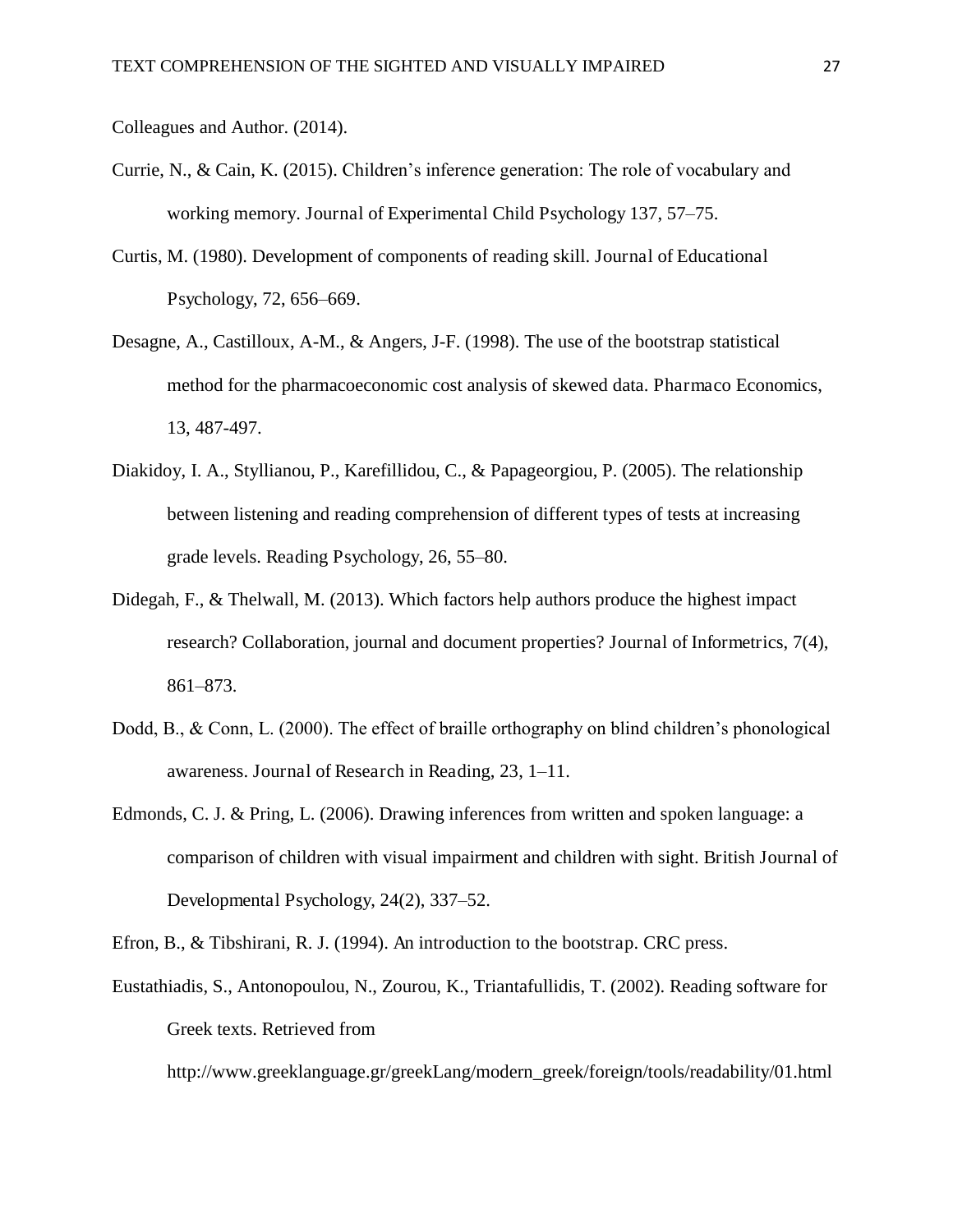- Flesch, R. F. (1948). A new readability yardstick. Journal of Applied Psychology, 32, 221-233.
- Gagatsis, A. (1985). Oral formulation of Mathematical Formulae. Educational Review, 3, 21-46 (in Greek).
- Garnham, A., & Oakhill, J. V. (1996). The mental models theory of language comprehension. In B. K. Britton & A. C. Graesser (Eds.), Models of understanding text (pp. 313-339). Hilsdale, NJ: Erlbaum.
- Graesser, A. C., & Clark, L. F. (1985). Structures and procedures of implicit knowledge. Norwood, NJ: Ablex.
- Graesser, A. C., Singer, M., & Trabasso, T. (1994). Constructing inferences during narrative text comprehension, Psychological Review, 101, 371–395.
- Greene, H. W., & Heshner, A. D. (2009). Modeling Ordered Choices. Cambridge, UK: Cambridge University Press.
- Gunning, R. (1968). The Fog index after twenty years. Journal of Business Communications, 6, 3-13.
- Hartley, J. (2016). Is time up for the Flesch measure of reading ease? Scientometrics, 107(3), 1523–1526.
- Hausman, J. A. (1978). Specification Tests in Econometrics. Econometrica, 46, 1251–1271.
- Hedeker, D., & Gibbons, R. D. (1994). A random-effects ordinal regression model for multilevel data. Biometrics, 50, 933-944.
- Hoover, W., & Gough, P. (1990). The simple view of reading. Reading and Writing, 2(2), 127– 160.
- Hull, T., & Mason, H. (1995). Performance of blind children on digit-span tests. Journal of Visual Impairment & Blindness, 89, 166-169.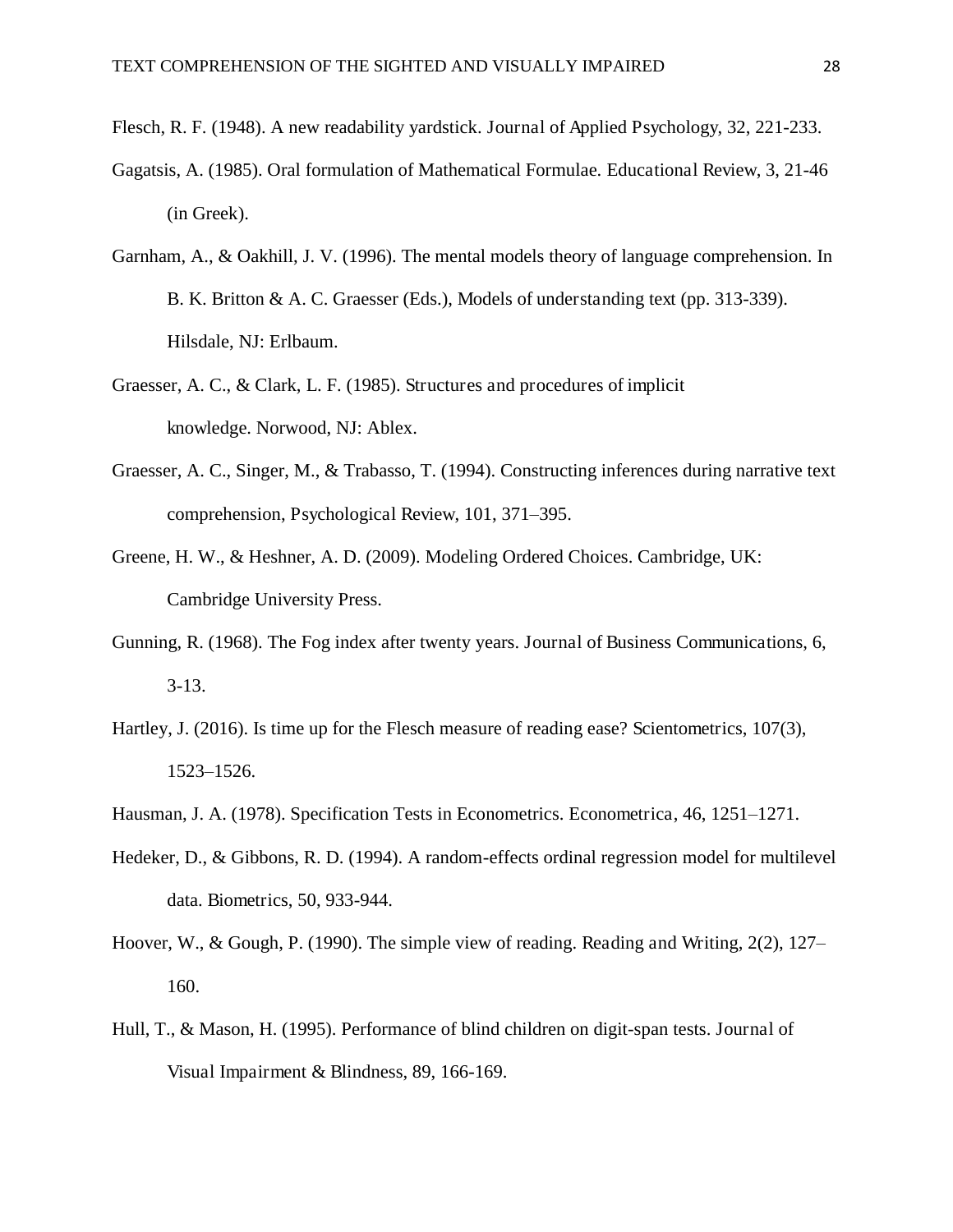- Jiang, S., Pang, G., Wu, M., & Kuang, L. (2012) An improved k-nearest-neighbor algorithm for text categorization. Expert Systems with Applications, 39(1), 1503-1509.
- Johnson-Laird, P. N. (1983) Mental models: towards a cognitive science of language, inference, and consciousness. Cambridge, UK: Cambridge University Press.
- Kendeou, P., van den Broek, P., Helder, A., & Karlsson, J. (2014). A cognitive model of reading comprehension: Implications for reading difficulties. Learning Disabilities Research and Practice, 29, 10–16.
- Kendeou P., van den Broek P., White M. J., Lynch J. S. (2009). Predicting reading comprehension in early elementary school: The independent contributions of oral language and decoding skills. Journal of Educational Psychology, 101, 765–778.
- Kintsch, W. (1988). The role of knowledge in discourse comprehension: A construction integration model. Psychological Review, 95, 163–182.
- Kintsch, W., & Kintsch, E. (2005). Comprehension. In S. G. Paris & S. A. Stahl (Eds.), *Children's reading comprehension and assessment* (pp. 71–92). Mahwah, NJ: Lawrence Erlbaum Associates, Inc.
- Lewis, N. R., Parker, L. D., Pound, G. D., & Sutcliffe, P. (1986). Accounting report readability: The use of readability techniques. Accounting and Business Research, 16, 199-213.
- Long, D. L., & Chong, J. L. (2001). Comprehension skill and global coherence: A paradoxical picture of poor comprehenders' abilities. Journal of Experimental Psychology: Learning, Memory, and Cognition, 27, 1424–1429.
- Lynch, J. S., Van den Broek, P., Kremer, K., Kendeou, P., White, M. J. and Lorch, E. P. (2008). The development of narrative comprehension and its relation to other early reading skills. Reading Psychology, 29, 327–365.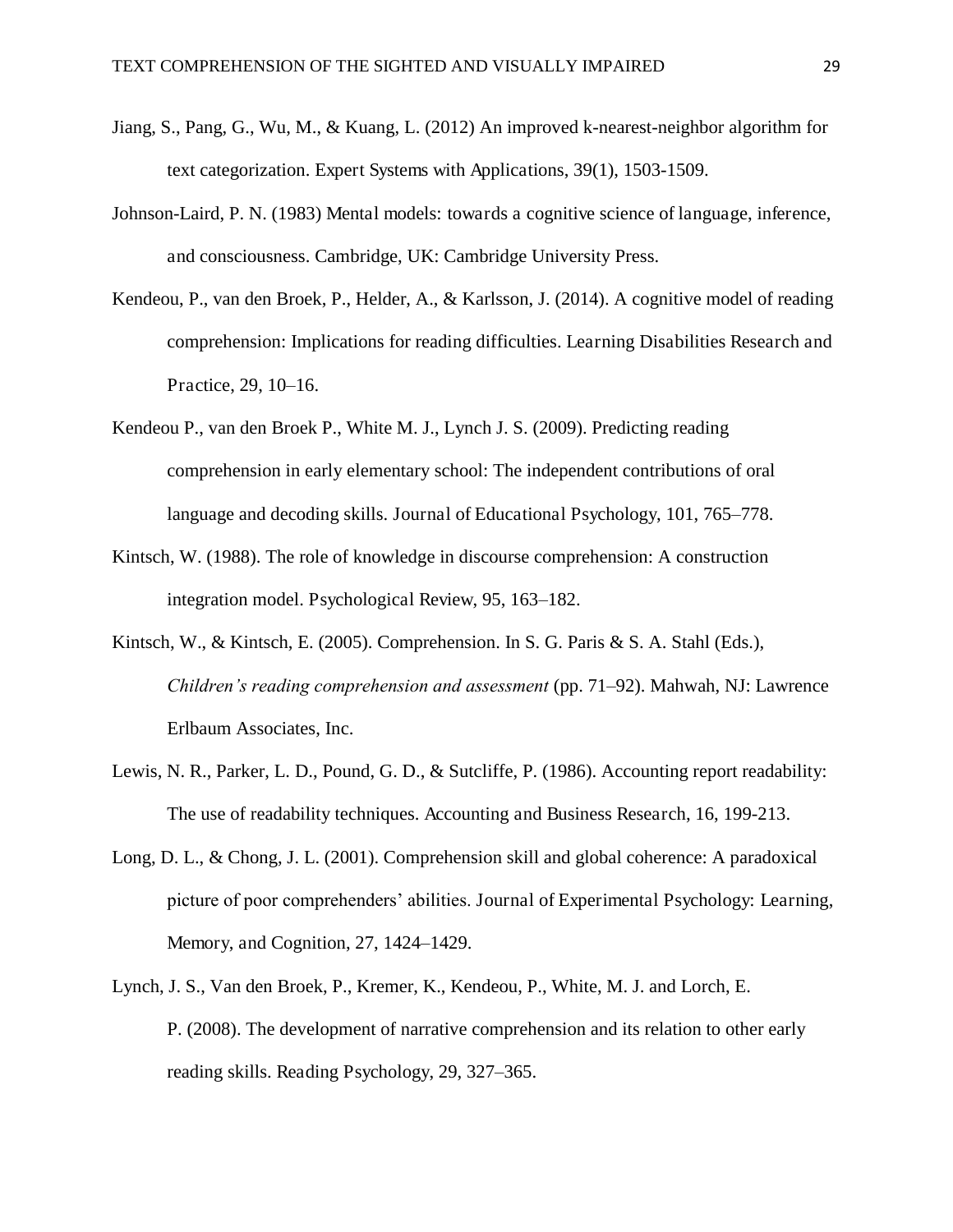Millar, S. (1997). Reading by touch. London: Routledge.

- Miller, S. D., & Smith, D. E. P. (1990). Relations among oral reading, silent reading and listening comprehension of students at differing competency levels. Reading Research and Instruction, 29, 73-84.
- Morash, V. S., & McKerracher, A. (2017). Low reliability of sighted-normed verbal assessment scores when administered to children with visual impairments. Psychological Assessment, 29(3), 343-348.
- Muter, V., Hulme, C., Snowling, M. J., & Stevenson, J. (2004). Phonemes, rimes, vocabulary, and grammatical skills as foundation of early reading development: Evidence from a longitudinal study. Developmental Psychology, 40, 665– 681.
- Nation, K., Clarke, P., Marshall, C. M., & Durand, M. (2004). Hidden language impairments in children: Parallels between poor reading comprehension and specific language impairments? Journal of Speech, Language, and Hearing Research, 47, 199–211.
- Nation, K., & Snowling, M. (1997). Assessing reading difficulties: The validity and utility of current measures of reading skill. British Journal of Educational Psychology, 67, 359– 370
- Nolan, C., & Kederis, C. (1969). Perceptual factors in Braille word recognition. New York: American Foundation for the Blind.
- Oakhill, J. V. (1982). Constructive processes in skilled and less-skilled comprehenders' memory for sentences. British Journal of Psychology, 73, 13-20.
- Oakhill, J. V. (1984). Inferential and memory skills in children's comprehension of stories. British Journal of Educational Psychology, 54, 31-39.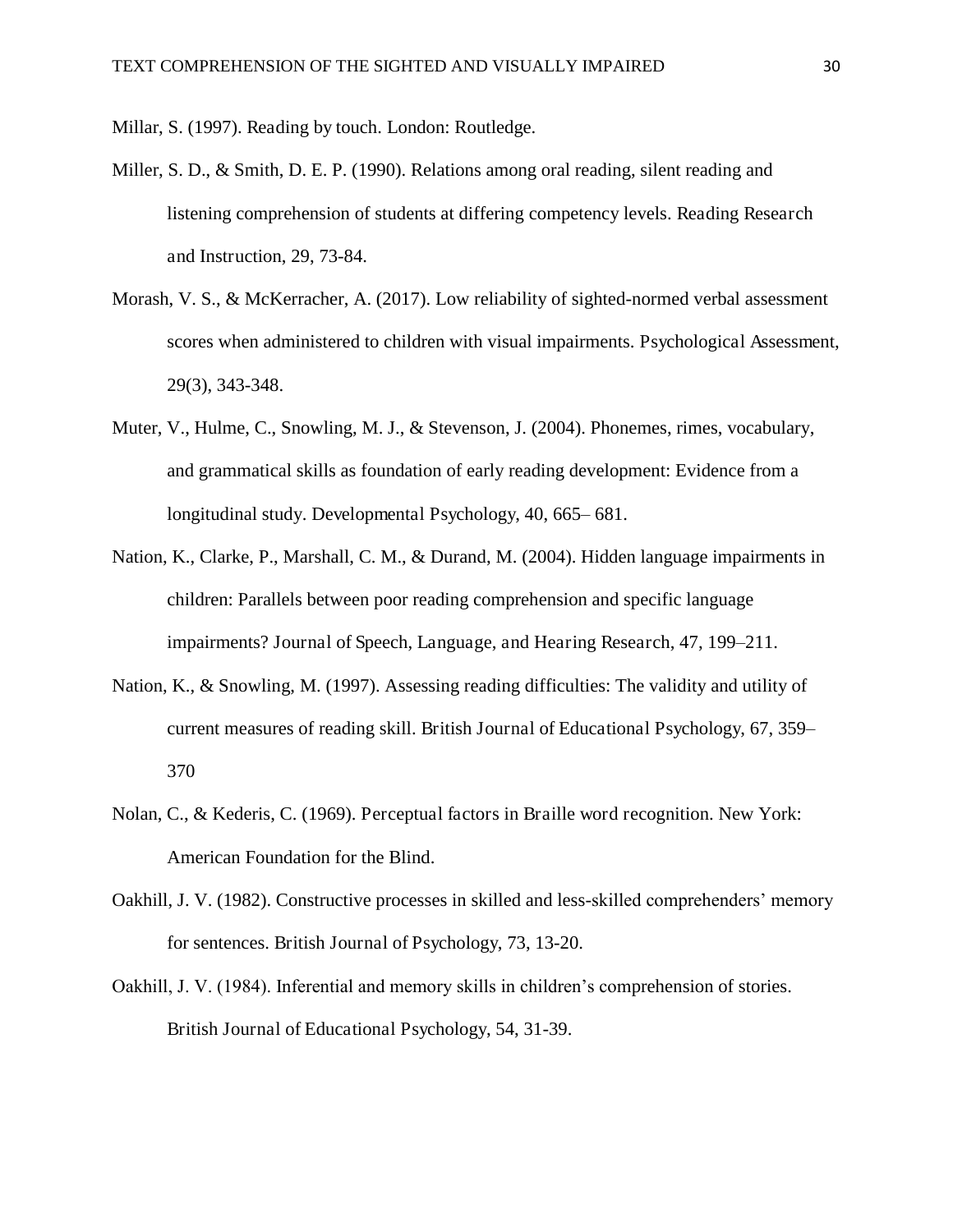- Oakhill, J. V., & Cain, K. (2012). The precursors of reading ability in young readers: Evidence from a four-year longitudinal study. Scientific Studies of Reading, 16, 91–121.
- Osada, N. (2004). Listening comprehension research: a brief review of the past thirty years. Dialogue, 3, 53-66.
- Ouellette, G., & Beers, A. (2010). A not-so-simple view of reading: How oral vocabulary and visual-word recognition complicate the story. Reading and Writing, 23, 189–208.
- Padeliadu, S., & Antoniou, F. (2008). Reading Test (Test-A). Program EPEAEK- Greek Ministry of Education.
- Papadimitriou, V., & Argyropoulos, V. (2017). The effect of hand movements on braille reading accuracy. International Journal of Educational Research, 85, 43–50.
- Perfetti, C. A., Stafura, J. Z., & Adlof, S. M. (2013). Reading comprehension and reading comprehension problems: a word-to-text integration perspective. In B. Miller, L. E. Cutting & P. McCardle (Eds.), Unravelling reading comprehension: behavioral, neurobiological, and genetic components (pp. 22-32). Baltimore: Paul Brookes Publishing Co.
- Perfetti, C., Yang, C. L., & Schmalhofer, F. (2008). Comprehension skill and word-to-text integration processes. Applied Cognitive Psychology, 22, 303–318.
- Pham, A. V., & Hasson, R. M. (2014). Verbal and visuospatial working memory as predictors of children's reading ability. Archives of Clinical Neuropsychology, 29(5), 467-477.
- Pigeon, C., & Marin-Lamellet, C. (2015). Evaluation of the attentional capacities and working memory of early and late blind persons. Acta psychologica, 155, 1-7.
- Pring, L. (2008). Psychological characteristics of children with visual impairments: learning, memory and imagery. British Journal of Visual Impairment, 26(2), 159-169.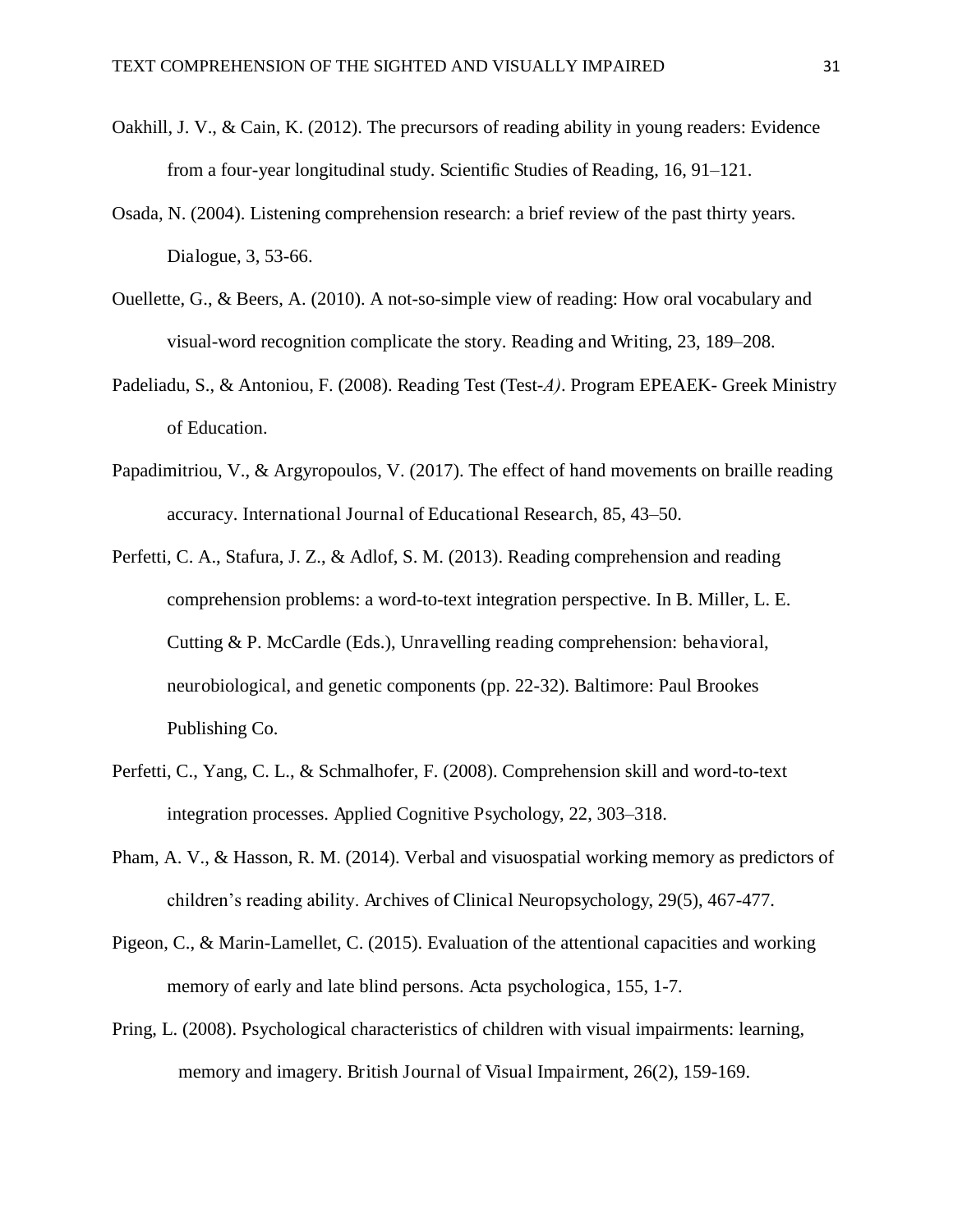- Protopapas, A., Sideridis, G. D., Mouzaki, A., & Simos, P. G. (2007). The development of lexical mediation in the relationship between text comprehension and word reading skills in Greek. Scientific Studies of Reading, 11, 165–197.
- Sticht, T. G., Beck, L. J., Hauke, R. N., Kleinman, G. M., James, J. H. (1974). Auding and reading: A developmental model. Alexandria, VA: Human Resources Research Organization.
- Sticht, T. G., & James, J. H. (1984). Listening and reading. In Pearson, P.D. (Ed.), Handbook of reading research (pp. 293-317). New York: Longman.
- Stothard, S., & Hulme, C. (1992). Reading comprehension difficulties in children. Reading and Writing: An Interdisciplinary Journal, 4, 245-256.
- Stuart, E. A. (2010). Matching methods for causal inference: A review and a look forward. Statistical science: a review journal of the Institute of Mathematical Statistics, 25(1), 1- 21.
- Thurlow, R., & van den Broek, P. (1997). Automaticity and inference generation. Reading and Writing Quarterly, 13, 165–184.
- Trabasso, T., Secco, T., & van den Broek, P. (1984). Causal cohesion and story coherence. In H. Mandl, N. L. Stein, & T. Trabasso (Eds.), Learning and comprehension of text. Hillsdale, NJ: Erlbaum.
- van den Broek, P. (1989). Causal reasoning and inference making in judging the importance of story statements. Child Development, 60, 286-297.
- van den Broek, P. (1994). Comprehension and memory of narrative texts: Inferences and coherence. In M. A. Gernsbacher (Ed.), Handbook of psycholinguistics (pp. 539-588). San Diego: Academic Press.